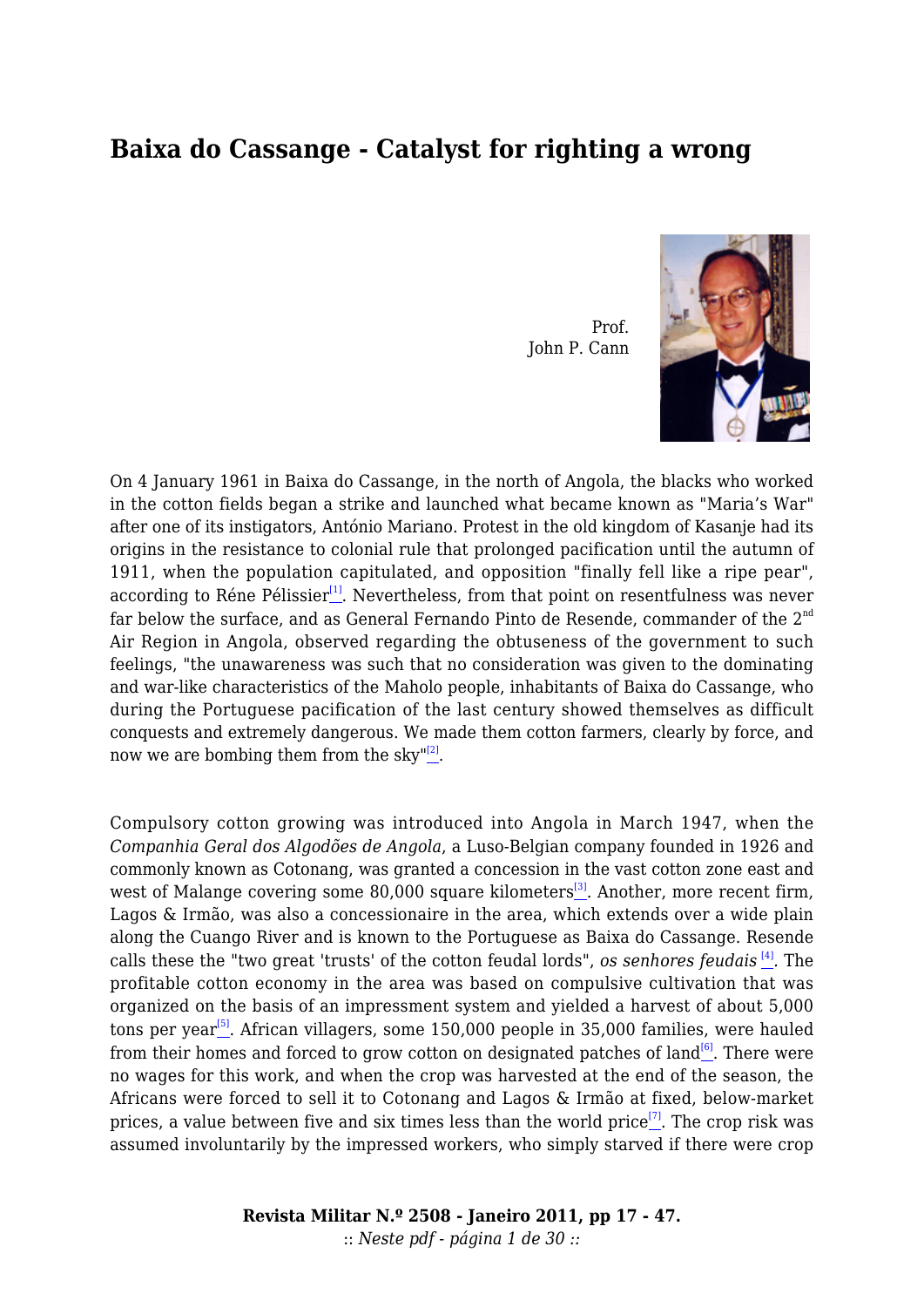<span id="page-1-0"></span>failure and barely survived if it were a success. The concession companies thus took no commodity risk and purchased the crop from the growers with a certain built-in and generous profit margin, a near riskless arbitrage. As with other similar enterprises, such as *Companhia de Diamantes de Angola* (Diamang), the diamond mining concession, the laborers earned a below-subsistence income, and the shareholders received an extraordinary return on their investment. Many of those profiting could not even identify Angola on a map<sup>[\[8\]](#page-24-7)</sup>. As Resende writes, "The culture of cotton is an inflammatory exploitation of the indigenous people and, moreover, a major antagonism to them, for this type of obligatory work (400\$00 escudos per year in the worst areas…for the farmer, when he has the misfortune to lose his complete crop - cases that can be verified - he then receives zero for a year of work). This is but one example of the many villainies that the white tribe perpetrates on the black tribe" $\Box$ .

<span id="page-1-4"></span><span id="page-1-3"></span><span id="page-1-2"></span><span id="page-1-1"></span>Uniformed Africans who were recruited from the army were used as enforcers to ensure that the conscripted laborers worked their plots and grew only cotton<sup>[\[10\]](#page-24-9)</sup>. They were not allowed to grow food for their families on these plots, and when the land was exhausted, they were forced to move further and further from their homes to tend fresh plots. This distance could range up to fifty miles<sup> $[11]$ </sup>. This form of serfdom created a virulent current of unrest, as indeed the people lived in conditions of absolute moral and material misery<sup>[\[12\]](#page-24-11)</sup>. As Resende again writes, "The Governor [General Venâncio Augusto Deslandes] is the  $N^{\circ}$  1 enemy of this system, which he has not received consent to end yet. In Mozambique it is still worse!...The chief agitators understand all of this well and give priority to proselytizing the populations in these areas. Lunda must, moreover, also be one of the targeted objectives, just as the diamonds"[\[13\]](#page-24-12).

<span id="page-1-6"></span><span id="page-1-5"></span>Local protest dated from 1927, and over the years there developed a number of fledgling protest movements. Prominent among these was the syncretic or composite religion known as Quimbanguismo, which was founded by Simão Quimbango (Simon Kimbangi) in 1921 in the Belgian Congo and took root in Baixa do Cassange in the late 1950s. According to John Marcum, it was an outlet for the repressed emotions of a subject people and a special blend of Christian and animist practice<sup>[\[14\]](#page-24-13)</sup>. Its preachings were lifted principally from passages of the Bible teaching protest and revolt, and it was considered subversive and banned by the government $15$ .

<span id="page-1-8"></span><span id="page-1-7"></span>When Mariano left Malange in 1959, crossed the border into the Congo, and took a job as chauffeur to a local chief, Kizamba dos Maholos, he often drove to Léopoldville, where he came into contact with the UPA (*União das Populações de Angola*, or Union of Angolan Peoples). He returned to Malange in December 1960, and with his personal charisma, a bit of Quimbanguismo, and the nationalist doctrine from the UPA, emerged as the leader of a new "prophet-protest" movement known simply as "Maria". It was a sort of nationalist evangelism with the trappings of incense and the magic of "Maria water", which, when sprinkled on Africans in a "miraculous baptism", made them believe that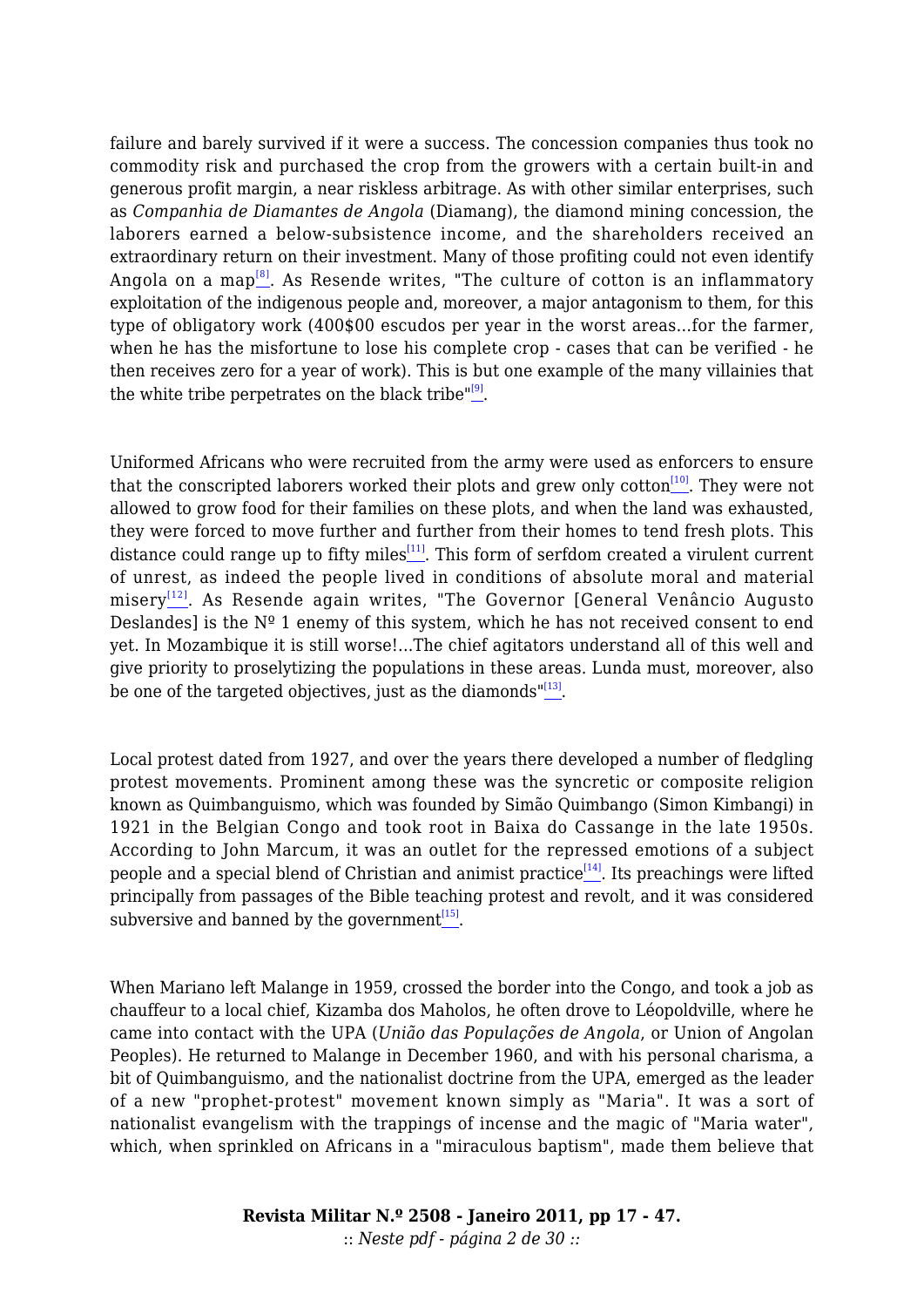they were impervious to Portuguese bullets<sup>[\[16\]](#page-25-1)</sup>.

Alongside Mariano, there was also at play the activities of the PSA (*Partido de Solidariedade Africana, Parti Solidaire Africain,* or African Solidarity Party). This was a political movement founded in 1959 that advocated the independence of the Belgian Congo. It espoused a communist doctrine and was hostile to the West and to the presence of Europeans in Africa. It advocated violence and threats and through these means gained ascendancy over the other Congolese parties. When the Congo was granted its independence in June 1960, PSA agitation was directed across the Angolan border into the districts of Malange and Lunda, and particularly into the locales of Camaxilo, Lubalo, Milando, and Tembo Aluma adjacent to the Cuango River frontier. It was learned by the Portuguese authorities from captured documents and the interrogation of prisoners much later after the crisis had passed that the unrest had been planned through Maholo PSA agents, who were infiltrated into the frontier area and aided by their fellow Malholos on the Portuguese side $[17]$ . The PSA advocated resistance to Portuguese rule through a refusal to work or pay taxes, among other things. Hence Mariano's proselytizing fell on prepared ground<sup>[\[18\]](#page-25-3)</sup>.

<span id="page-2-1"></span><span id="page-2-0"></span>There were two wedge issues that the PSA agents had used to generate animosity between the local population in Baixa do Cassange and the Portuguese government. The first was the division of the Maholo people, for as in many parts of Africa, the Maholos were divided by an international frontier, in this case by the border between Angola and the Belgian Congo. When the Congo became independent in 1960, some of the Maholos were "independent", and others were "dependent" of Portugal. This difference in status was promoted as a grievance by the PSA. The second was the longstanding notion that the ancient Kongo Kingdom should be reestablished. This Maholo "dream" would involve annexing Baixa do Cassange and parts of the Malange District into this new "independent" entity, essentially a subterfuge for annexation by the new independent Republic of the Congo $\frac{[19]}{]}$  $\frac{[19]}{]}$  $\frac{[19]}{]}$ .

<span id="page-2-2"></span>The early months of Congo independence were chaotic, and Portuguese authorities believed that possibly rogue elements of the PSA were pursuing agitation in Baixa do Cassange, as it was unlikely at the time that the fragile government of President Joseph Kasavubu would officially court overt hostility with its neighbors, even if he disagreed with their politics. Agents of the PSA, apparently acting independently, saw an opportunity for anti-colonial gain and the potential to annex a portion of Angola for their newly-independent country by taking advantage of the historical unrest in Baixa do Cassange. The source of the grievances lay in the obligatory cotton cultivation, the scandalous abuse of the labor laws, and their exploitation by the concession companies. Promising these people a tempting and easy life, much as PSA agents had done in the Belgian Congo, they now agitated for revolt and expulsion of the European population and Portuguese authorities to achieve PSA  $\dim S^{[20]}$  $\dim S^{[20]}$  $\dim S^{[20]}$ . As a consequence, the local people

> <span id="page-2-3"></span>**Revista Militar N.º 2508 - Janeiro 2011, pp 17 - 47.** :: *Neste pdf - página 3 de 30 ::*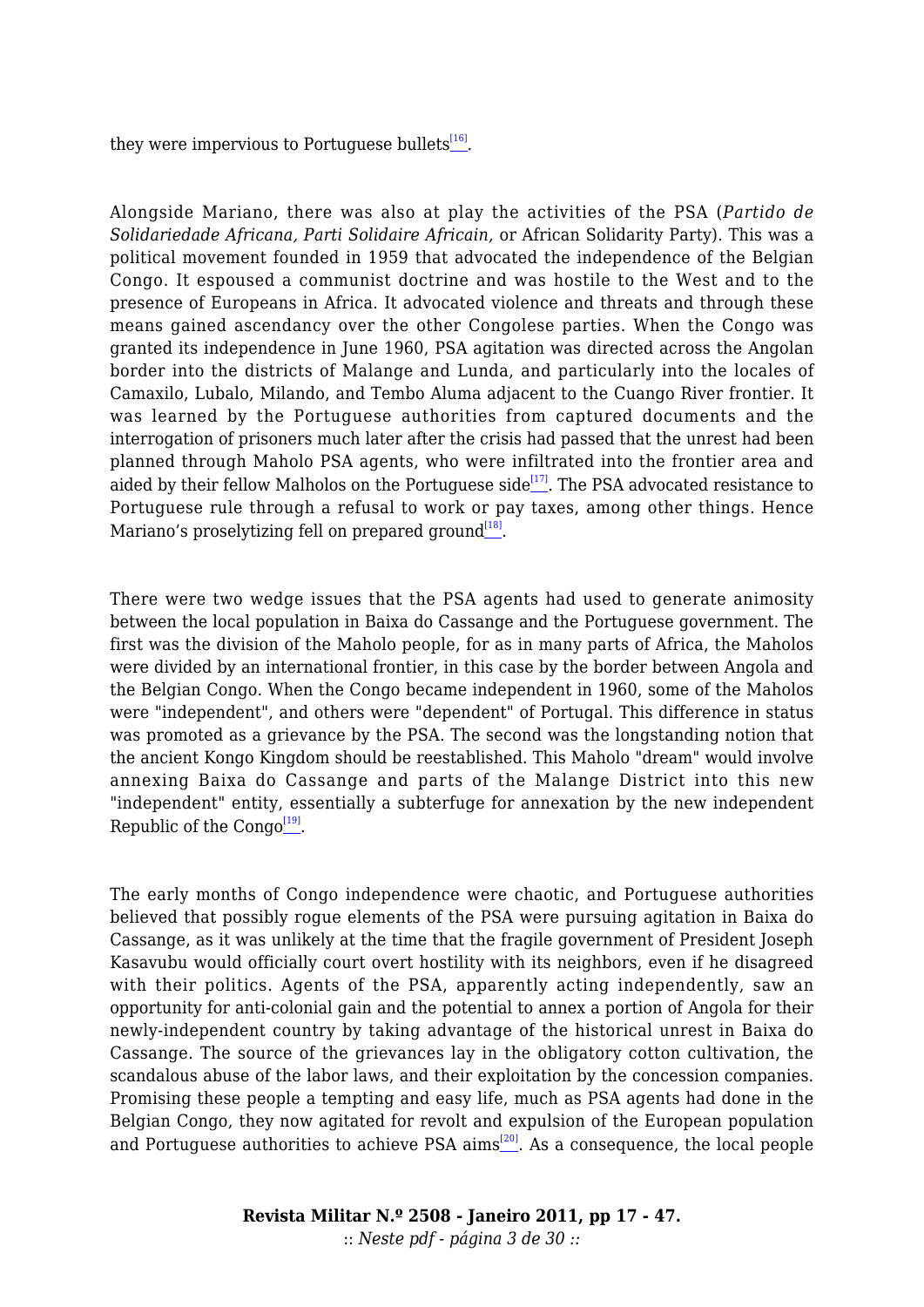destroyed their plantations and killed their cattle, as they would no longer be needed. After "independence" a person would only have to scratch himself to have all that he wanted. Likewise, PSA agents in the region, known colloquially as *pessis*, encouraged the people to destroy all of their official Portuguese identity documents, to disobey any order given by the Portuguese, and to obey only Kasavubu. It is unlikely that Kasavubu had any knowledge of developments in Baixa do Cassange or that his name was being invoked by the *pessis*  $\frac{[21]}{[21]}$  $\frac{[21]}{[21]}$  $\frac{[21]}{[21]}$ .

<span id="page-3-1"></span><span id="page-3-0"></span>Overt unrest began in the late months of 1960, and as the January planting time arrived, many of the workers burned their seed, heaped their farm tools along roadsides, and joined a near-religious crusade for their vision of independence. This protest against their Cotonang, Lagos & Irmão, and government oppressors was manifested in the destruction of barges at river crossings on the Cambo, Lui, and Cuango Rivers and bridges over the Luando and Lui Rivers; the barricading of various roads; the slaughter of livestock; breaking and entering of shops and Catholic missions; and the harassment of Europeans[\[22\]](#page-25-7). The protest originated around the village of Tempo Aluma next to the *posto* or government outpost at Mangando and spread from this remote border area to the heart of the Malange district. As the protest gained momentum, Cotonang and Lagos & Irmão pressured the government in Luanda to send troops with the objective of pacifying the region and opening its major roads to traffic<sup>[\[23\]](#page-25-8)</sup>. Because the rainy season that runs from October to March had softened the roads to mud in many areas, this last request was academic. Accordingly it was decided to send some platoons of the  $4<sup>th</sup>$  Company of *Caçadores Especiais* (CCE) to augment the 3rd CCE at Malange, and these were to be supported by elements of the Portuguese Air Force (*Força Aérea Portuguesa* or FAP), which would provide air support and reconnaissance to the ground force.

<span id="page-3-3"></span><span id="page-3-2"></span>On 11 January 1961, the  $3<sup>rd</sup>$  CCE under the command of Captain Manuel Augusto Teixeira Teles Grilo sent a patrol from its headquarters at Malange towards Milando, where it arrived at dawn on the  $12<sup>th</sup>$ . As it moved through Milando and towards the settlement of Ganga-Mexita, some 5 kilometers from Milando, the patrol encountered about 200 natives armed with *catanas* and *canhangulos*<sup>[\[24\]](#page-25-9)</sup>. Once the peaceful intentions of the force were made known to the mutineers, three of them spoke with the officer leading the patrol and explained their situation. On the following morning when the patrol returned with a representative from Cotonang, they found the settlement abandoned. On the  $22^{\text{nd}}$ , identical rebellions occurred in Tembo Aluma, and then in Cunda-Ria-Baza, Quela, Marimba, Iongo, and Xá-Muteba, as shown on Map 1.1. The revolt now included both the Bângala and Maholo peoples, who were heavily influenced by the  $PSA^{[25]}$  $PSA^{[25]}$  $PSA^{[25]}$ . Although calm appeared to reign in Milando, a section of riflemen was installed there, and the  $3<sup>rd</sup>$  CCE began extensive patrols in the border area extending eastward into Lunda as far as Camaxilo to determine more clearly the extent of the rebellion.

<span id="page-3-4"></span>The situation in Baixa do Cassange worsened day by day. On 1 February more than a

**Revista Militar N.º 2508 - Janeiro 2011, pp 17 - 47.** :: *Neste pdf - página 4 de 30 ::*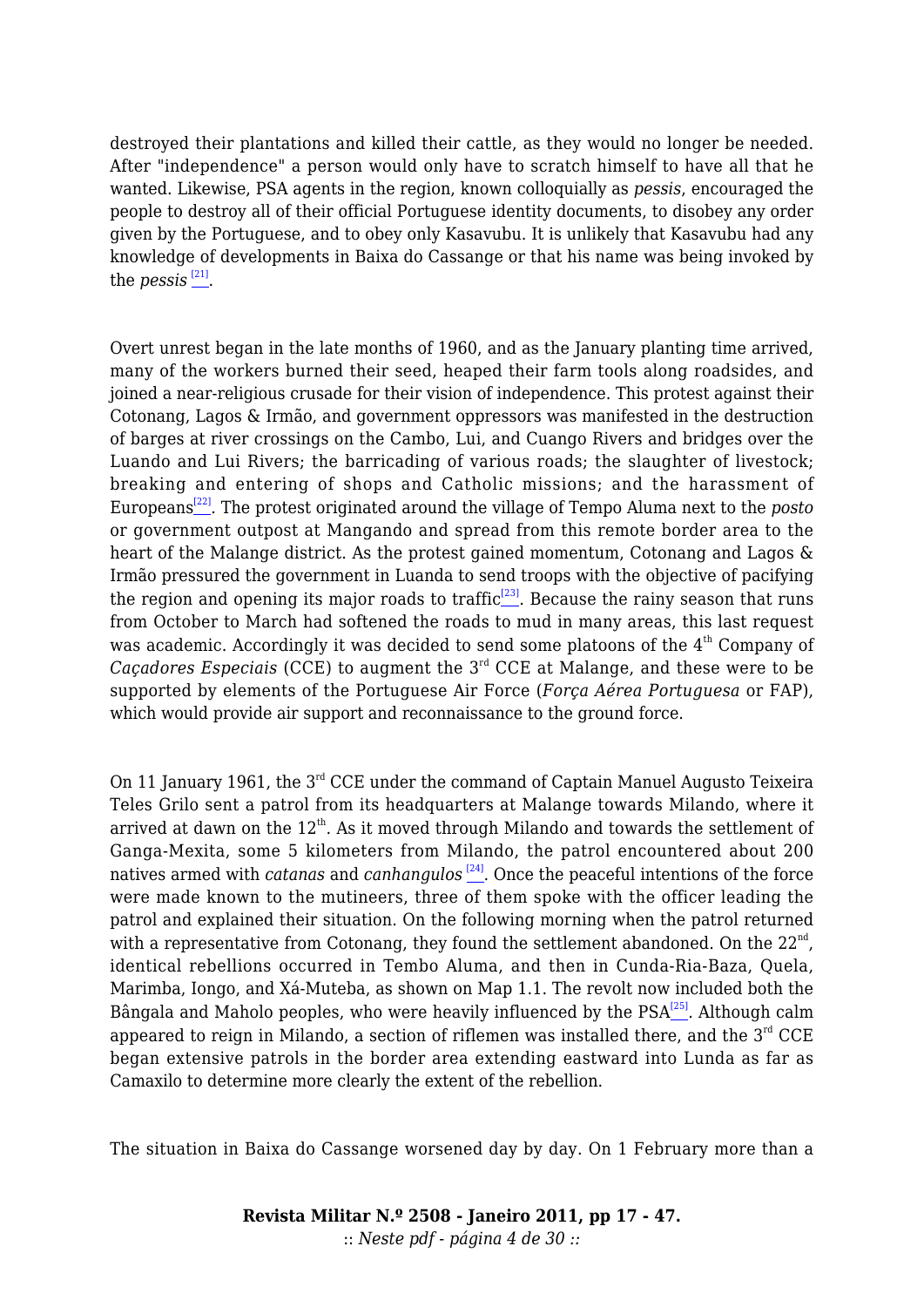thousand Africans concentrated in the area of Cunda-Ria-Baza, and on the next day the Europeans fled to Malange. The  $3<sup>rd</sup>$  CCE was unable to prevent expansion of the revolt or bring peace to the area, and was clearly overwhelmed by the magnitude of the disturbance. Consequently, a larger force was assembled in the form of a Contingent Battalion (*Batalhão Eventual* or BE) with its headquarters in Malange and comprising the  $3^{\text{rd}}$ ,  $4^{\text{th}}$ , and  $5^{\text{th}}$  CCEs $\frac{[26]}{]}$  $\frac{[26]}{]}$  $\frac{[26]}{]}$ .

<span id="page-4-0"></span>The battalion commander, Major Camilo Augusto Miranda Rebocho Vaz, arrived in Malange on  $3^{rd}$  February; the  $4^{th}$  CCE commanded by Captain Luís Artur Carvalho Teixeira de Morais, on the  $4<sup>th</sup>$ ; and the  $5<sup>th</sup>$  CCE, on the  $18<sup>th</sup>$ . Rebocho Vaz's plan to restore public order was known as Operation Cassange and was aimed at suppressing the disturbance in Cunda-Ria-Baza just beyond Quela, disarming the groups there, rounding up the ringleaders, and discrediting them in the eyes of the population. This was the first military operation in several decades for Portuguese forces, so all was quite new to the troops.

<span id="page-4-1"></span>At the briefing held on the night of the arrival of the  $4<sup>th</sup>$  CCE in Malange, the battalion commander identified the air support as being *Austers* from Malange for reconnaissance and light emergency non-parachute supply drops, and PV-2 *Harpoons* flying from Luanda for armed support and more robust emergency non-parachute supply drops<sup>[\[27\]](#page-25-12)</sup>. The *Harpoons,* originally open-ocean reconnaissance aircraft, had been adapted as "bombers" with 12.7mm machine guns. The shocking part of the brief occurred when the major informed the assembly that neither type of aircraft would be able to contact the ground forces, as the radios were incompatible. Hence communication between air and ground elements, such as it was to be, would be made through messages written on white cloth banners, by coded signals, or as in World War I, by hand-written paper messages tied to rocks and dropped into the midst of the ground elements. Captain Teixeira de Morais recalls that he could hardly believe his ears, but in fact this was the procedure used when the first *Harpoon* appeared. Several days afterward the *Harpoons* were able to correct the problem; however, throughout the operation, the *Austers* continued to use the World War I system<sup>[\[28\]](#page-25-13)</sup>.

<span id="page-4-2"></span>**Map 1 Advance of 3rd and 4th Companies of** *Caçadores Especiais***, Baixa do Cassange**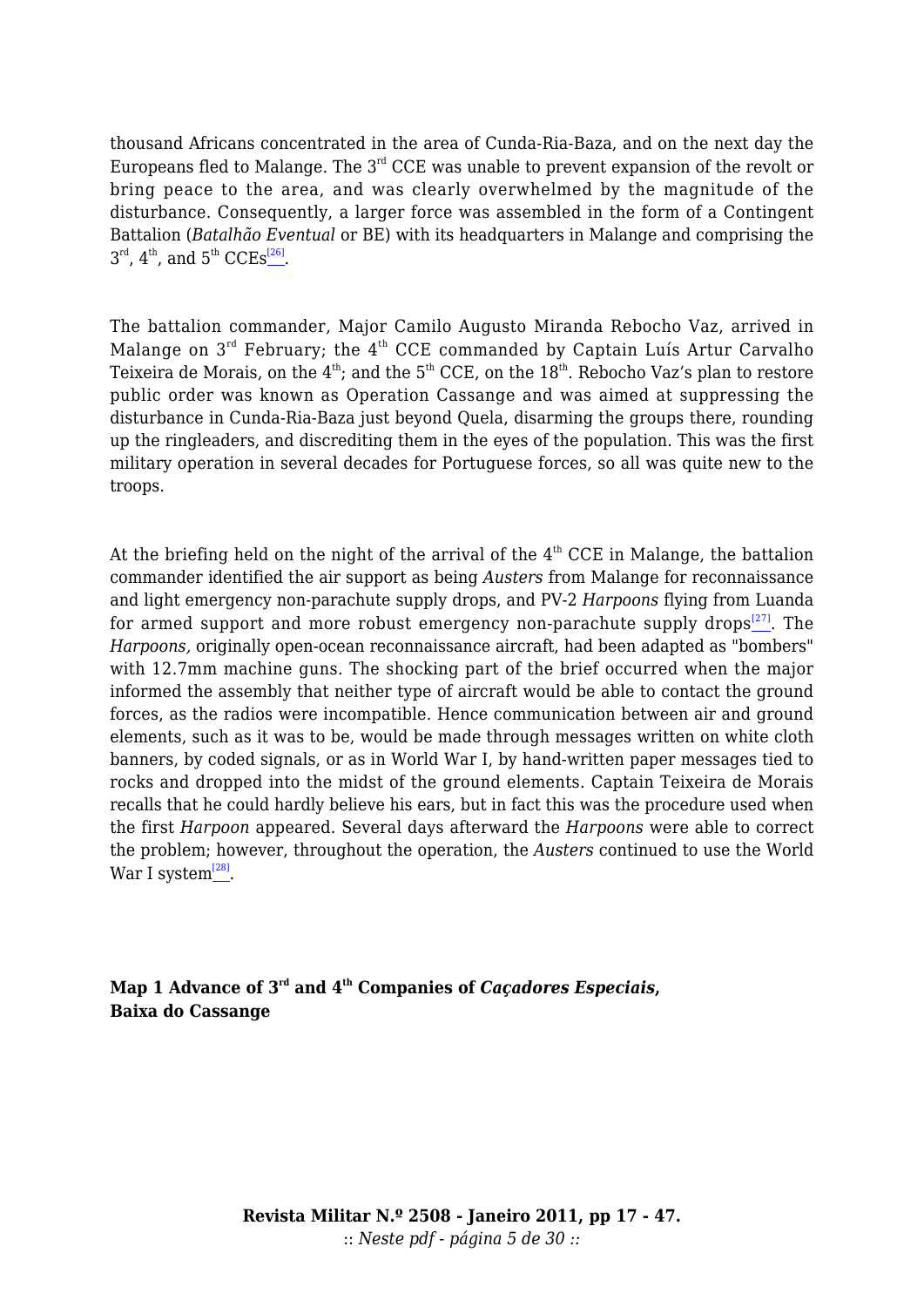

Drawn by the author

As the operations began, and the  $3<sup>rd</sup>$  CCE passed through Quela and advanced towards the Cuango River on 9 February, it encountered a group of 300 to 400 armed natives who had cut the road and various bridges. It was first necessary to repair the road damage and then the bridges, as the line of communications back to Malange needed to be preserved, and, moreover, no advance could be made without passable roads. Always the reason for the hostility and destruction was "Maria". When the crowd refused to disperse at the sound of the shots being fired in the air and severely threatened the small element

> **Revista Militar N.º 2508 - Janeiro 2011, pp 17 - 47.** :: *Neste pdf - página 6 de 30 ::*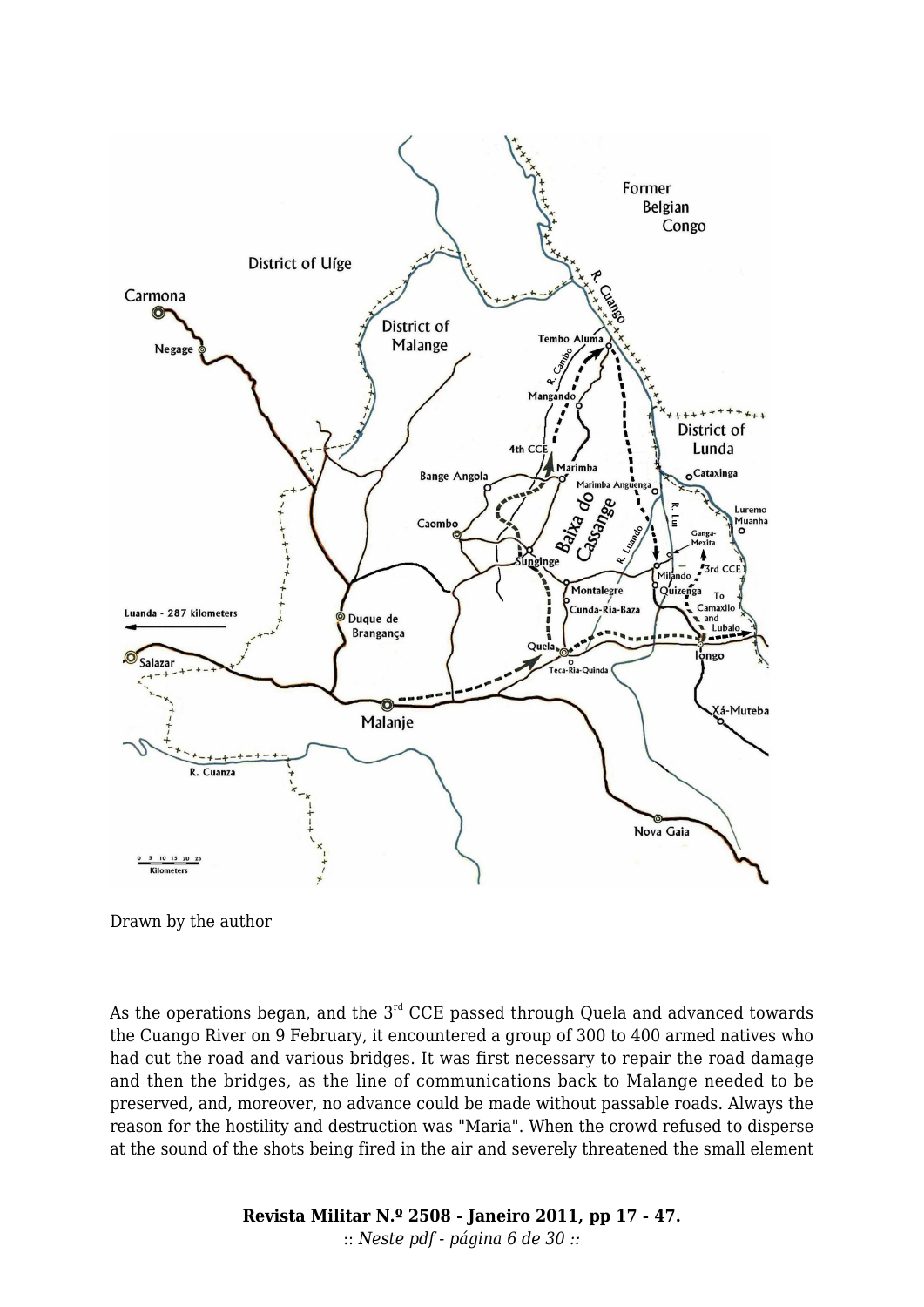of troops, aim was adjusted in self-defense, resulting in the deaths of 8 mutineers and 42 wounded. The  $11<sup>th</sup>$  and  $12<sup>th</sup>$  were spent repairing the damage and then continuing the advance along the route to Cataxinga and Luremo Muanha through Iongo. By 23 February the operation for the  $3<sup>rd</sup>$  CCE was completed, and the troops remained in the field until mid-March, providing support to the now-vulnerable population. After the insane act of destroying their cattle, the people began to starve following the pacification, and this situation forced the Portuguese government to supply them with many tons of food. This humanitarian operation, which would have been complicated under normal conditions, was made even more difficult by the weather and the destroyed infrastructure.

During the advance on Quela by the  $4<sup>th</sup> CCE$ , the troops were constantly taunted by the mob with insults and disruptive demonstrations in the path of the vehicles. The situation required rigorous discipline and steady nerves, as the vehicles frequently became bogged in mud, and the immobilized force was vulnerable. This was the risk of conducting operations in the rainy season. As with the  $3<sup>rd</sup>$  CCE, the natives destroyed the bridges and pontoon crossings over the numerous rivers, thereby isolating the force. Resupply became a serious problem and was resolved through air drops. The  $4<sup>th</sup> CCE$  continued to encounter large concentrations of hostile natives who understandably had little respect for government authority and less for that of Cotonang and Lagos & Irmão. The acts of violence now extended to the destruction of Cotonang and Lagos & Irmão facilities, commercial enterprises, and government administrative posts<sup>[\[29\]](#page-25-14)</sup>.

<span id="page-6-0"></span>The troops initially made firing demonstrations to discourage the strikers, but such displays whether from ground troops or from aircraft only served to provoke the crowd, whose members believed they were immune to bullets. On 6 February in Teca-Ria-Quinda, on the road just beyond Quela, the  $4<sup>th</sup>$  CCE was confronted with a "frontier" protected by a formidable guard armed with *canhangulos*. Portuguese troops would only be allowed to pass with the "authorization of Kasavubu". Immediately following this confrontation, the  $4<sup>th</sup> CCE$  intercepted a vast crowd of several thousand men armed with *canhangulos*, cutlasses, and other primitive weapons and headed to Quela to expel or kill the European population and Portuguese authorities. Following that, its plans were to visit the mayhem on the town of Malange. Unfortunately, it was necessary to use force in stopping the mob, and casualties were taken on both sides<sup>[\[30\]](#page-25-15)</sup>. In the exchange, the company suffered one killed and four wounded, while the protesters suffered 71 dead and 41 wounded<sup>[\[31\]](#page-25-16)</sup>. The natives were disarmed and convinced to return to their villages, where they were to remain, and this they did.

<span id="page-6-2"></span><span id="page-6-1"></span>Also on the  $6<sup>th</sup>$  for the first time the FAP intervened with a PV-2 *Harpoon* in bombing the settlements opposing passage of the CCE on the road north from Quela towards Montalegre. These aircraft came from Air Base Nº 9 (*Base Aérea Nº 9* or BA9) in Luanda. Lieutenant Carlos Alves flew the first *Harpoon* fire-support mission, and this and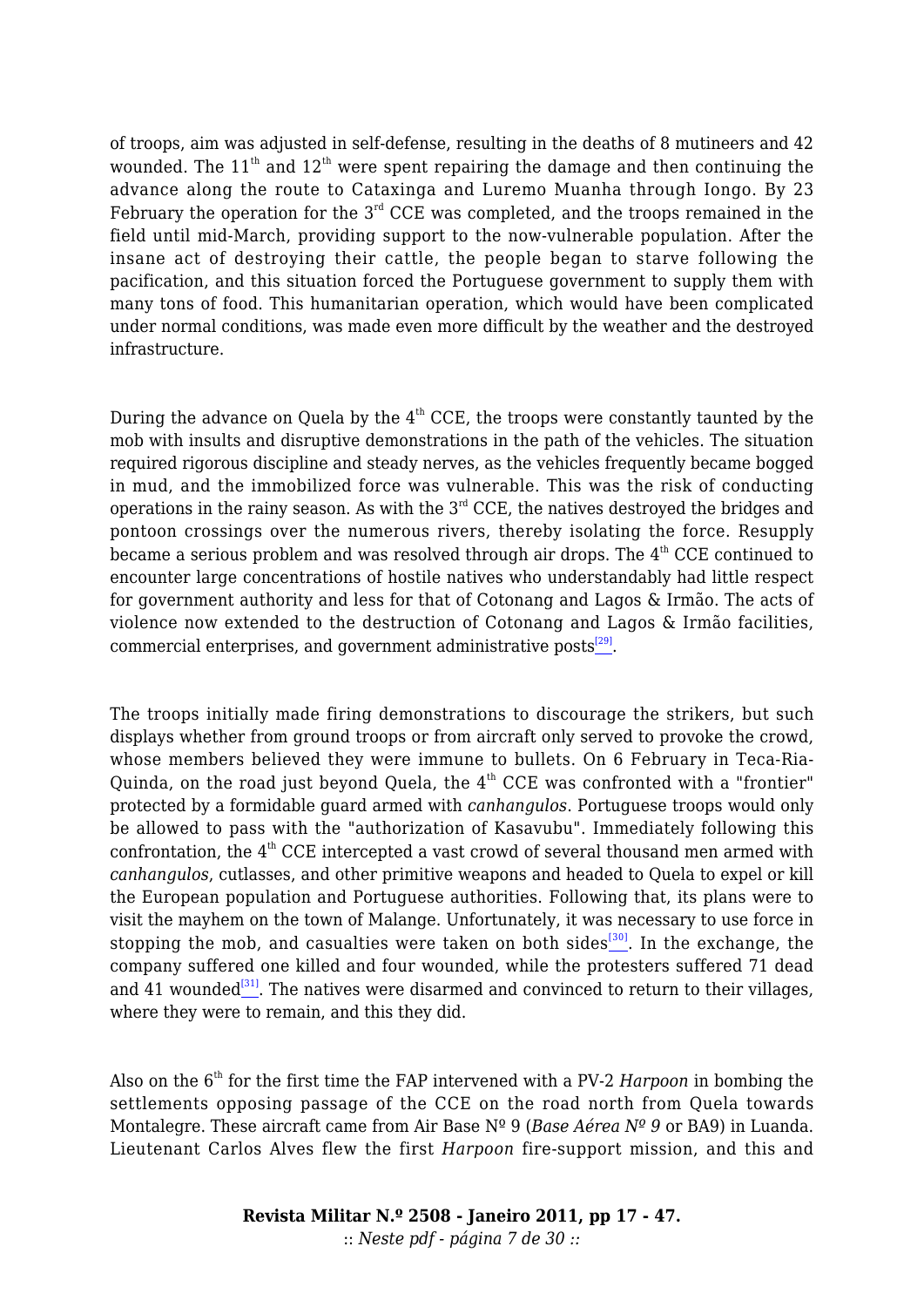<span id="page-7-1"></span><span id="page-7-0"></span>subsequent missions along the 64-kilometer Quela-Cunda-Ria-Baza route supported the slow advance of the ground forces. On 9 February Alves, in attacking a hostile concentration in the vicinity of Marimba in PV-2, released a 100-pound general purpose (GP) bomb at 500 feet of altitude, apparently with a no-delay contact fuse, for he returned to base with the left wing and engine perforated with shrapnel in many places<sup>[\[32\]](#page-25-17)</sup>. As Resende noted, the PV-2 crews were not trained for this air support mission, so if they saw "a large concentration of rebels identified as such, they may have the luck of a hit<sup>"[\[33\]](#page-25-18)</sup>. Indeed, the PV-2 crews, with little or no experience outside of the antisubmarine warfare and open-ocean reconnaissance missions for which they were trained, adapted well to land reconnaissance and low altitude aerial bombardment. There were some teething difficulties. Frequently the bombs buried themselves in mud when dropped and often failed to explode, to the frustration of the pilots.

On the other hand, the view from the ground represents a contrasting perspective. This was the first opportunity that the 4<sup>th</sup> CCE had to talk with the *Harpoons* by radio, and it occurred as the force was approaching a large armed group with a "peaceful aspect", according to the *Harpoon* pilot's observation. This appraisal missed the mark widely, and it annoyed Captain Teixeira de Morais that the *Harpoons* refused to disperse the crowd with a nearby shooting demonstration in light of his request and the hostility of the crowd. Unfortunately, there were predictable problems with this "peacefully armed" group, and as we have seen, blood was shed that could have been avoided $[34]$ .

<span id="page-7-2"></span>Captain Teixeira de Morais reported the incident to his superiors and requested that the *Harpoon* crews be briefed about events on the ground, as there seemed to be an ocean of ignorance on this matter. He specifically requested that air support loiter away from the crowds, as aircraft flying over the various gatherings of natives aggravated the situation with their "pacific" posture. In fact, up to this point the aircraft had made only reconnaissance flights, sometimes flying over large concentrations of people and reporting them as being "peaceful", for they waved to the aircraft and threw bits of earth at them as a sign of friendship when the *Harpoons* swooped low over the crowds. What the pilots did not know was that the *pessis* had convinced the people that the planes were from Kasavubu and were coming to help them. After this situation became known to the *Harpoon* crews, they responded quite effectively in delivering nearby demonstrations of gunfire, bomb drops, and low-level passes to disperse the groups successfully. It should be noted that never was direct fire on a crowd requested or undertaken $^{\text{[35]}}$  $^{\text{[35]}}$  $^{\text{[35]}}$ .

<span id="page-7-3"></span>From Quela the  $4<sup>th</sup>$  CCE had turned north and rapidly moved through Montalegre, Sunginge, Caombo, Marimba, Mangando, and ultimately arrived at Tambo Aluma on the Congo border on 17 February. On reaching the Cuango River and the Congo frontier, the 4 th CCE found the *sanzala* or settlement of Bumba, King of the Mahalos, to have been abandoned in haste, as the cooking fires were still burning, and the cooking pots and pans were still on the fires. The troops could see the last of the villagers on the far side of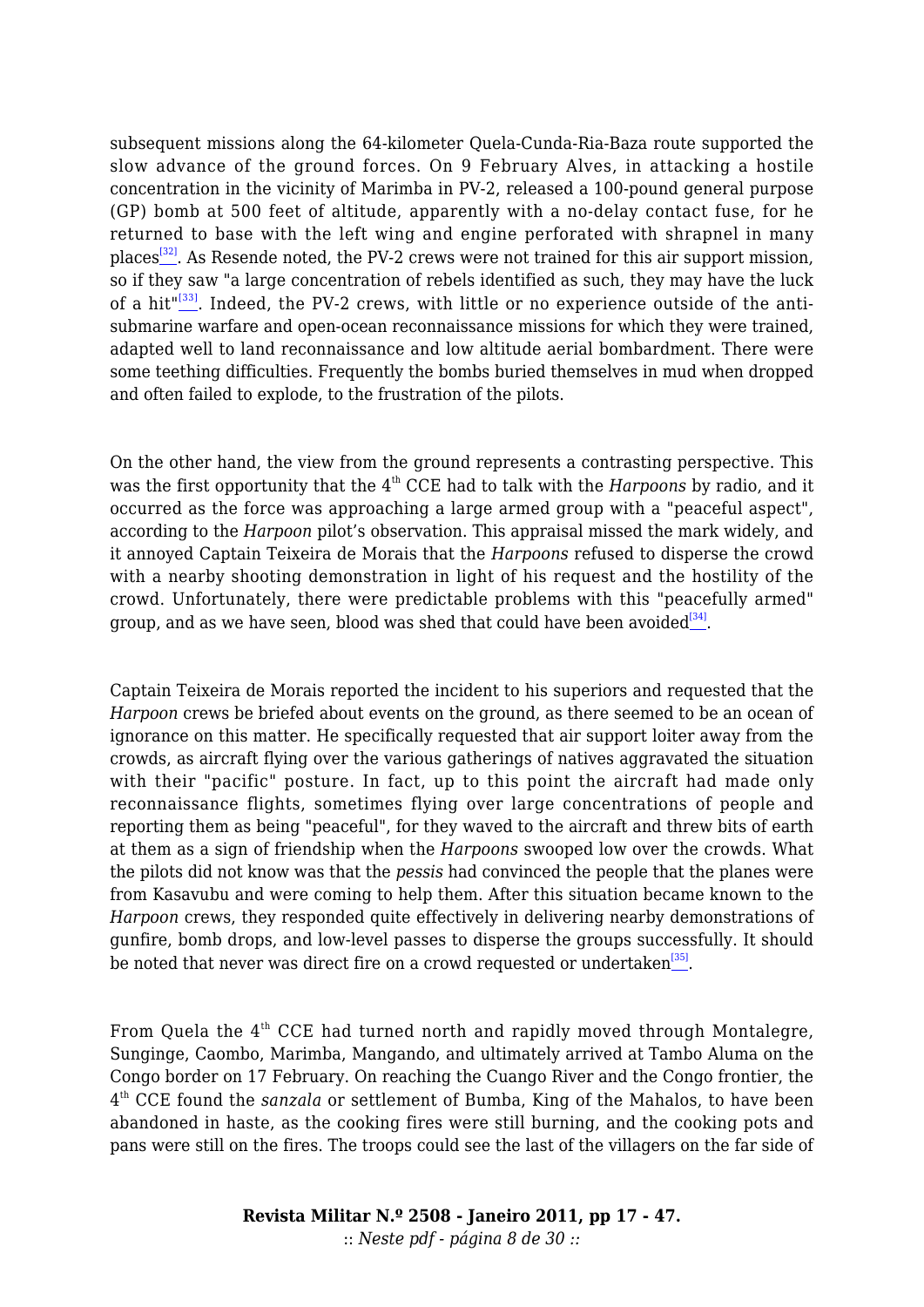<span id="page-8-0"></span>the river emerging from the water. King Bumba was the only chief in Baixa do Cassange to have managed to escape to the Congo<sup>[\[36\]](#page-25-21)</sup>. On completing its missions, the 4<sup>th</sup> CCE received permission to proceed south along the Lui River to help the population in the area of Milando. Originally this task had been assigned to the  $3<sup>rd</sup>$  CCE; however, it was unable to cross the Lui River because of the destroyed bridges and ferries and was thus isolated to the east of the river, which was swollen with the rains $^{[37]}$  $^{[37]}$  $^{[37]}$ .

<span id="page-8-3"></span><span id="page-8-2"></span><span id="page-8-1"></span>As the forces advanced across the land dominated by the "cottontocracy", they were at a loss to understand the revolts and the profound grief that they witnessed. Troops of the  $4<sup>th</sup> CCE$  tried to calm the thousands of natives by promising reforms to their chiefs and by putting an end to the extortions of certain venal *chefes do posto,* or outpost chiefs<sup>[\[38\]](#page-25-23)</sup>. Equally the troops attempted to impress the protesters with traditional shows of force, such as low-flying aircraft and shots fired overhead, but the return of the authorities and concession company agents immediately behind the force made any promises or displays seem hollow<sup>[\[39\]](#page-26-0)</sup>. The view of the rebels was that there had been little to lose in pressing forward, particularly as all believed that any bullets fired at them would turn into water. Further, the promises of the military leaders were thought to have meant little, as all knew that the significant decisions would be made in Luanda or Lisbon $\stackrel{[40]}{\ldots}$  $\stackrel{[40]}{\ldots}$  $\stackrel{[40]}{\ldots}$ .

## <span id="page-8-4"></span>**Photograph 1 Lockheed PV-2** *Harpoon* **at Luanda**



Source: Oficinas Gerais de Material Aeronáutico (OGMA)

> **Revista Militar N.º 2508 - Janeiro 2011, pp 17 - 47.** :: *Neste pdf - página 9 de 30 ::*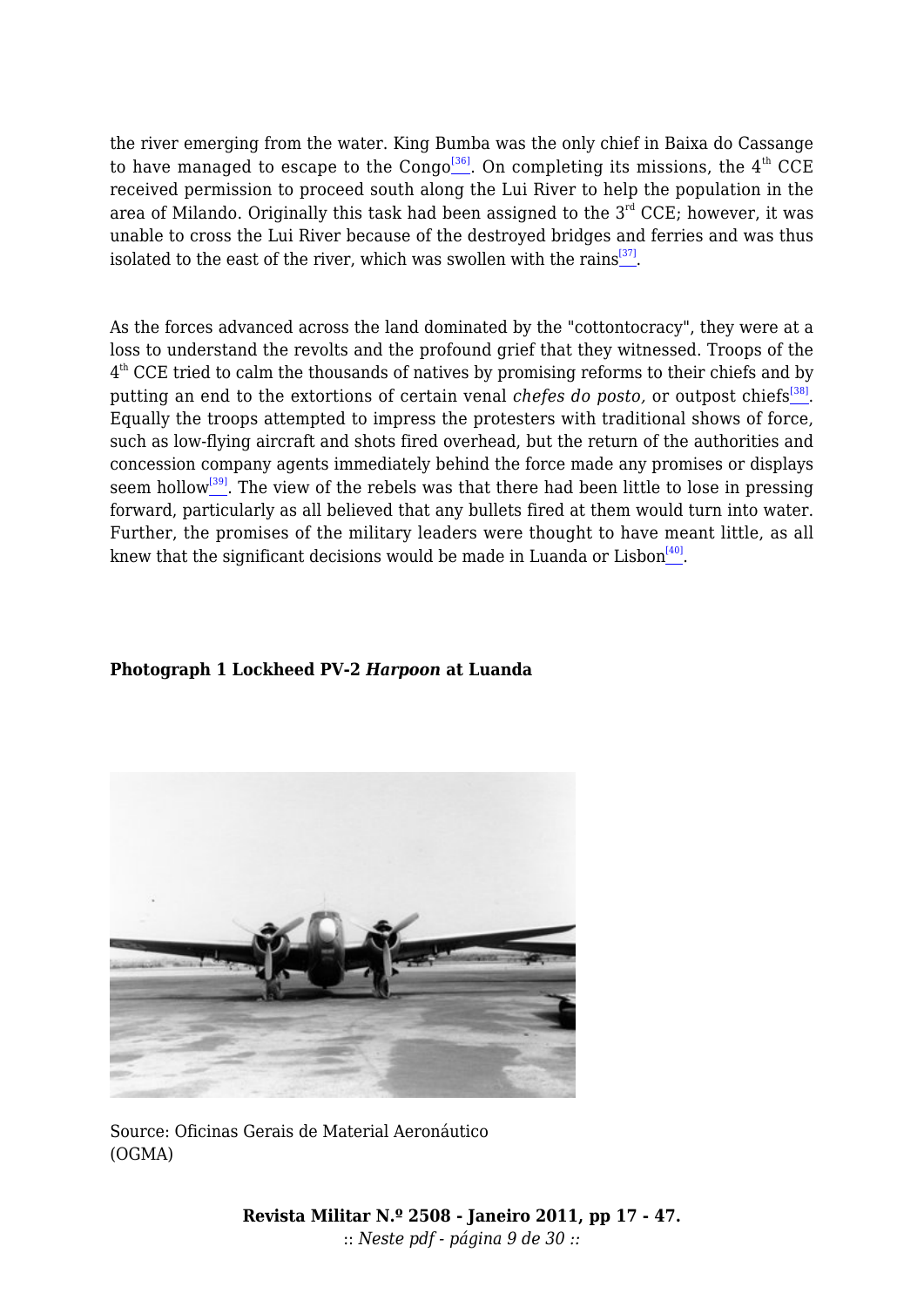The *Harpoons* from Luanda had supported the advance of the ground forces, without the need to fire a shot, all the way to Tembo Aluma in the heart of the insurrection. As the crisis reached its height toward the middle of February, there had been a reduction in the number of PV-2 sorties from Luanda, and this had necessitated *Austers* filling the gap. Four *Auster* light reconnaissance aircraft had been operating from Carmona since 13 December and patrolling along the roads and border of the Congo District well to the north and west of Baixa do Cassange. Two of these were reassigned in support of the  $3<sup>rd</sup>$ CCE and on 25 January began to fly reconnaissance missions from Malange over the troubled zones with army officers occupying the copilot's seat. These small, light aircraft dropped provisions and messages to the advancing ground force and served as its rather tentative backup communications link to the headquarters in Malange. In these missions the *Austers* flew in front of the columns and advised the troops of potential ambushes. The missions were long and exhausting in that they required nearly four hours of intense concentration<sup>[\[41\]](#page-26-2)</sup>. This cycle was repeated more than twice a day, and indeed, the pilots flew until they were completely spent and there was no more daylight. Their only pause was to grab a quick drink and a sandwich during refueling stops between missions<sup>[\[42\]](#page-26-3)</sup>. As the confrontations between the troops and the mutineers became more frequent and intense, the *Austers* assumed a more aggressive role and began using army officers as "bombardiers" to disperse hostile crowds. The officer would fly with a box of grenades between his feet and, when required, drop one into the center of a threatening mob from the open window of the aircraft as it swooped low. On three days in February, the  $18<sup>th</sup>$ , the  $23<sup>rd</sup>$ , and the  $24<sup>th</sup>$ , grenades were dropped, causing losses and panic in the bands of rebels.

<span id="page-9-1"></span><span id="page-9-0"></span>From the perspective of the ground forces, this "bombing" had not been requested and proved counterproductive, as it caused many unwanted casualties. On the morning of the 24th, the "inoffensive" *Austers* swooped low over the large armed crowd that for many days had surrounded the European and African populations of Milando, which had taken refuge in the *posto*. The grenades that they dropped had had the arming pins removed and were then inserted into a glass jar to retain the safety lever in place. When the glass jar hit the ground and broke open, the safety lever was released and the grenade exploded. This makeshift delay fusing allowed the relatively slow aircraft to escape the blast, but not the people in the crowd. The wounds suffered by them were quite grave and required extensive medical care, which was administered by army medical personnel. Captain Teixeira de Morais noted that never did the army leave a wounded person without treatment in the field or fail to evacuate the more seriously wounded to the hospital in Malange, and these actions greatly helped progress in quelling the rebellion and in improving government relations with the population<sup>[\[43\]](#page-26-4)</sup>.

<span id="page-9-3"></span><span id="page-9-2"></span>Although rebel activity ceased shortly afterwards, the FAP continued to conduct

**Revista Militar N.º 2508 - Janeiro 2011, pp 17 - 47.** :: *Neste pdf - página 10 de 30 ::*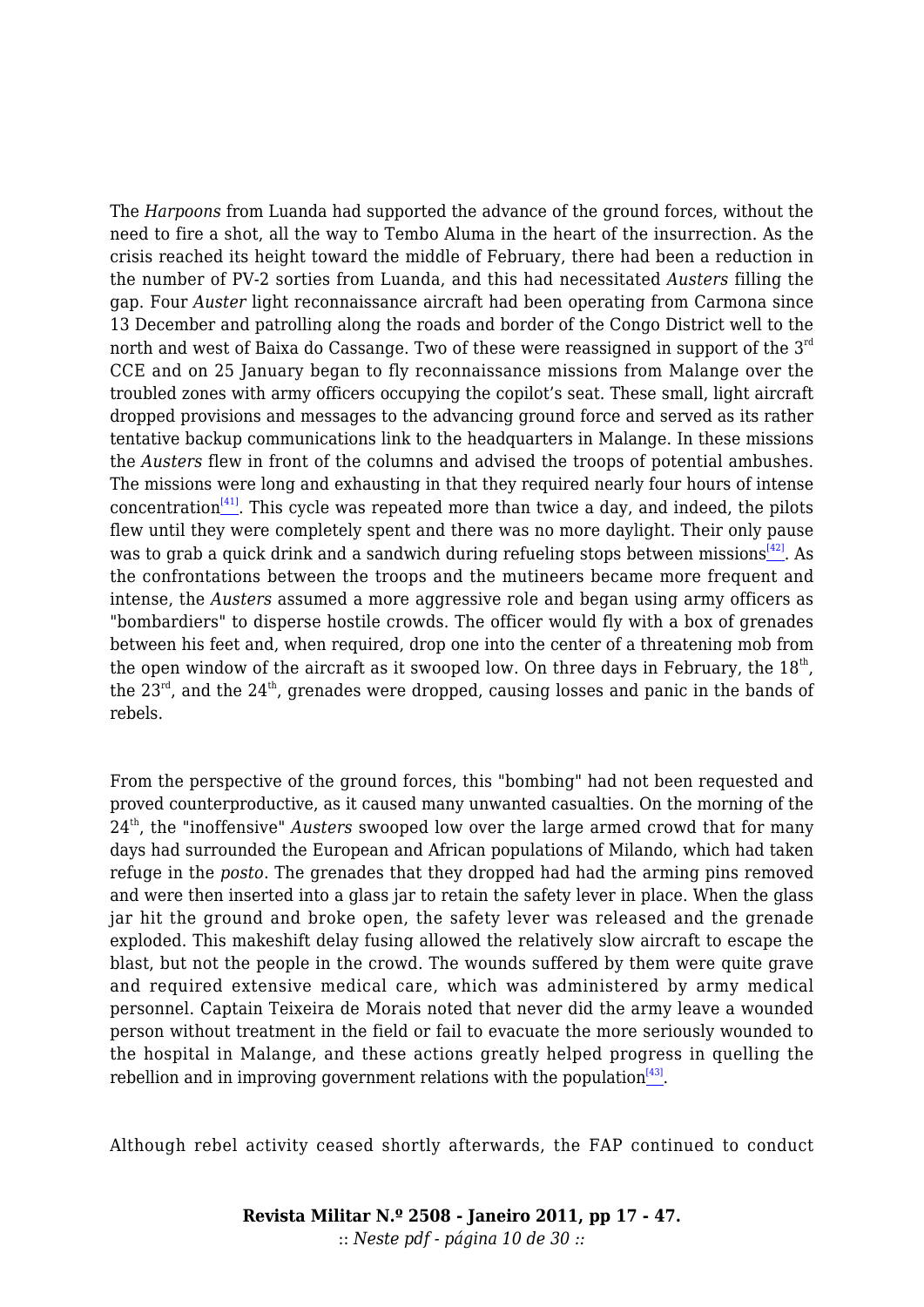reconnaissance throughout the zone until operations were concluded<sup>[\[44\]](#page-26-5)</sup>. The *Austers* at Malange rotated periodically with the other two at Carmona, and the selfless pilots of the four *Austers*, Lieutenant Colonel Augusto Soares de Moura, Lieutenants Corte Real Negrão and Élio Mesquita, and Sergeant Pedro Carvalhão, flew dozens of missions in marginal conditions without incident until the conclusion of air operations on 2 March<sup>[\[45\]](#page-26-6)</sup>.

<span id="page-10-0"></span>Indicative of *Auster* operations is the experience of Negrão in reconnoitering the primary road that runs east some 210 kilometers between Malange and Xá-Muteba. His timely and bold action at Xá-Muteba resulted in the calming of an excited crowd and the consequent saving of many lives. Originally his mission was to deliver the mail by air drop, making an initial low pass over the village to alert the people and then in the second pass making the drop directly into the small village square and the hands of the villagers. On this day no villagers appeared on Negrão's initial pass, and as he looked down, he noticed a large red stain of fresh blood in the square. Glancing astern following his pass, he saw a group of natives fleeing into the grass "like a band of antelopes"<sup>[\[46\]](#page-26-7)</sup>. In the road there was a prisoner held by two armed men, his arms tied. This raised the *Auster* crew's curiosity, so on the protective wrapping of the mail package Negrão wrote: "We are going to land" $\underline{^{[47]}}$  $\underline{^{[47]}}$  $\underline{^{[47]}}$ .

<span id="page-10-2"></span><span id="page-10-1"></span>There was in Xá-Muteba a long strip of terrain that was described as an "airfield" by the administration, but it was primitive. From the air it appeared clear and smooth and seemed to be suitable for landing and disembarking. The cleared field had been usable before the rains; however, the land was now a veritable sea. The *Auster* after a brief touchdown came to a stop in a mass of wet vegetation concluding in a bog. It became immediately obvious that there was an insurrection afoot in Xá-Muteba, as the men quickly surrounded the *Auster* in a rude and rebellious display. Negrão told them that there was a military force advancing on the village that would arrive in the morning, if they could not be persuaded to disband. The crowd still assumed an aggressive attitude, gripped their *catanas,* and awaited a signal. Apparently that day Negrão's words and manner were persuasive, for there would be only a single victim. The crowd eventually dispersed, and calm reigned. The casualty was buried, and only the blood remained. The rains delayed Negrão's departure, but eventually the sun came out, and with the help and "advice" of the villagers the *Auster* was dragged to the edge of the field for a successful takeoff<sup>[\[48\]](#page-26-9)</sup>.

## <span id="page-10-3"></span>**Photograph 2 Portuguese Air Force** *Auster* **at Negage**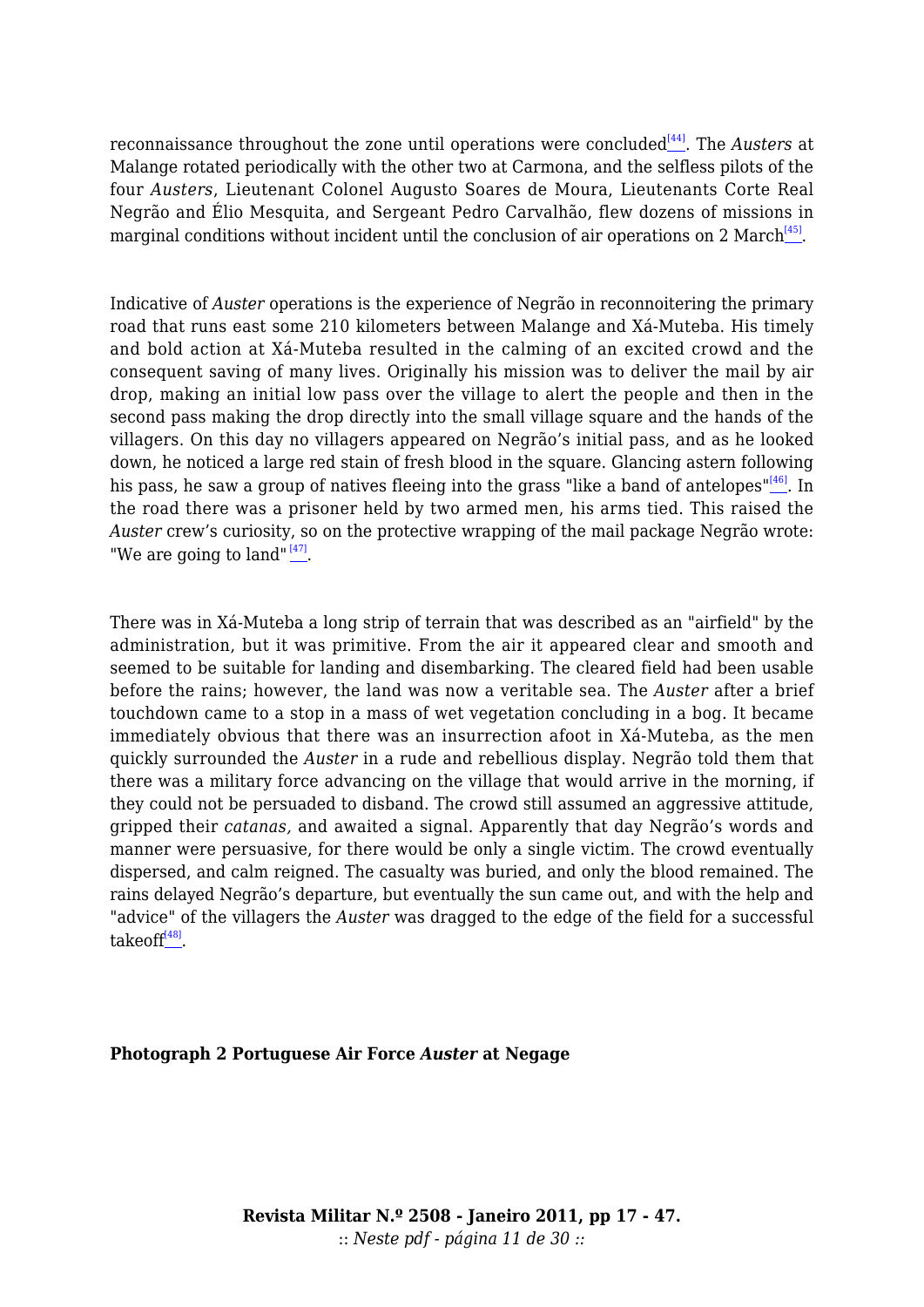

Source: Oficinas Gerais de Material Aeronáutico (OGMA)

<span id="page-11-0"></span>During Operation Cassange the *Harpoons* flew 28 missions from BA9 in Luanda, and the *Austers* flew countless more from Malange. In reflecting on the operation, Resende observed how much more effective the missions of the four fragile *Austers* were in ending the revolt compared to those flown by the worn out *Harpoons*<sup>[\[49\]](#page-26-10)</sup>. While any casualties are unfortunate, in the case of the "cotton war" they were relatively light, two dead and four wounded among the army troops. For the mutineers there were 243 deaths $^{[50]}$  $^{[50]}$  $^{[50]}$ .

<span id="page-11-1"></span>The population throughout the entire Baixa do Cassange was now vulnerable and needed food badly, as the partial destruction of its crops, the death of its cattle and dogs, and the seizure of its hunting arms had created a crisis. The misery was enormous, and the army would work diligently to feed them and alleviate their distress. While Operation Cassange would conclude on a humanitarian note, the situation would also have a decisive psychological effect on the people who had been reduced to this situation by the agitators, the concession company agents, and the government authorities. In fact, as the people became aware of the hollow promises of the *pessis* and understood that the army was attentively listening to their complaints and attempting to resolve them, they began to ask that the Maholos, the "cause of all of their suffering," be punished, and that the troops remain in the region to protect them from further attacks<sup>[\[51\]](#page-27-0)</sup>. This was done.

<span id="page-11-3"></span><span id="page-11-2"></span>The corrective legislation that lifted the native obligation to cultivate cotton and dealt a blow to the concession companies came four months too late, but the injustice was corrected<sup>[\[52\]](#page-27-1)</sup>. Hence Resende's letters to Lisbon may have finally affected thinking at the highest levels of government. Certainly the experience portended events to come, both in further colonial unrest and in a radical, humanistic, and positive change in Portuguese native policy. Indicative of the spontaneous and localized nature of the uprising, no

> **Revista Militar N.º 2508 - Janeiro 2011, pp 17 - 47.** :: *Neste pdf - página 12 de 30 ::*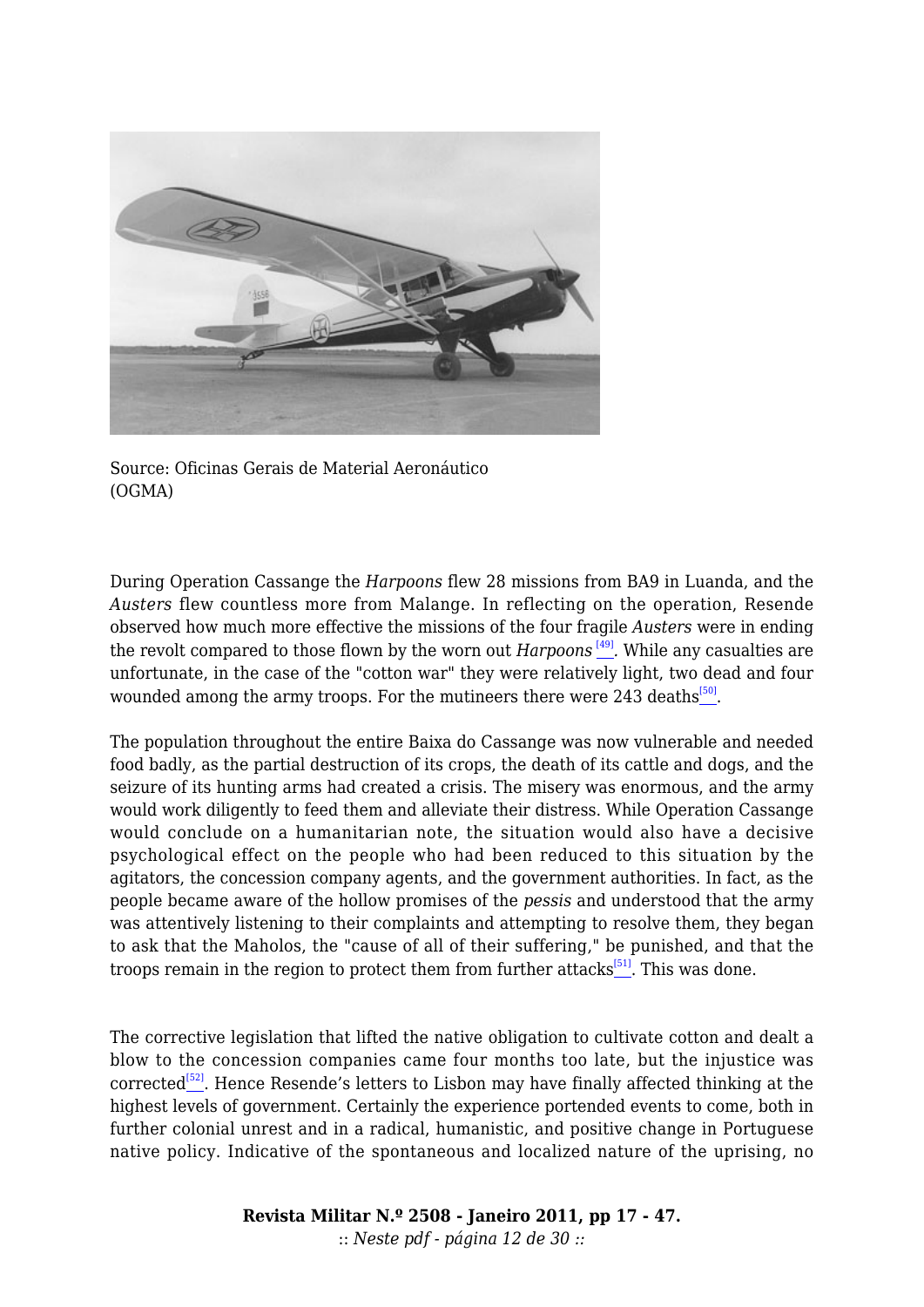African nationalist movement claimed credit or publicized it at the time.

------------------ <> ------------------

## **Baixa do Cassange O catalisador que levou à correcção de um erro**

Tradução do Major-general Renato F. Marques Pinto

Em 4 de Janeiro de 1961, na Baixa do Cassange, norte de Angola, os nativos que trabalhavam nos campos de algodão iniciaram uma greve e lançaram a que foi chamada "Guerra da Maria", do nome de um dos instigadores, António Mariano.

Os protestos no velho Reino do Cassange tiveram origem na resistência à administração colonial, o que levou a acções de pacificação até fins de 1911, quando a população acalmou e a oposição caiu "como uma pêra madura" no dizer de René Pélissier $\stackrel{[53]}{=}.$  $\stackrel{[53]}{=}.$  $\stackrel{[53]}{=}.$ 

Todavia, os ressentimentos não desapareceram e, como refere o Brigadeiro Fernando Pinto de Resende, Comandante da 2ª Região Aérea, a propósito da obstinação das autoridades, "a inconsciência tem sido tal que não se tomaram em consideração as características dominadoras e guerreiras da tribo dos Maholos, habitantes da Baixa de Cassange, que já quando da pacificação portuguesa do século passado se revelaram elementos dificilmente domináveis e extremamente perigosos. Fizeram deles agricultores de algodão, claro que à força, e agora estamos nós a deitar-lhes bombas em cima"[\[54\]](#page--1-0).

A cultura obrigatória do algodão foi introduzida em Angola em 1947, quando a Companhia Geral dos Algodões de Angola, um consórcio luso-belga criada em 1926 e conhecida por COTONANG, conseguiu uma concessão na vasta zona a Leste e Oeste de Malange cobrindo uns 80.000 Km<sup>[\[55\]](#page--1-0)</sup>. Outra firma, mais recente, a Lagos & Irmão, foi também concessionária na zona da extensa planície ao longo do rio Cuango conhecido como Baixa do Cassange. Resende chama-as "os dois grandes trusts dos senhores feudais do algodão"[\[56\]](#page--1-0). A rendosa economia na zona era baseada no cultivo obrigatório que produzia cerca de 5.000 toneladas por ano<sup>[\[57\]](#page--1-0)</sup>. Os agricultores africanos, uns 150.000 em 35.000 famílias eram coagidos a cultivar e vender o algodão à empresa concessionária da zona<sup>[\[58\]](#page--1-0)</sup>. Não havia salários para este trabalho e no final de cada campanha os agricultores vendiam o algodão às concessionárias, a preços fixos abaixo dos do mercado e 5 a 6 vezes menos do que se trabalhassem sozinhos<sup>[\[59\]](#page--1-0)</sup>.

> **Revista Militar N.º 2508 - Janeiro 2011, pp 17 - 47.** :: *Neste pdf - página 13 de 30 ::*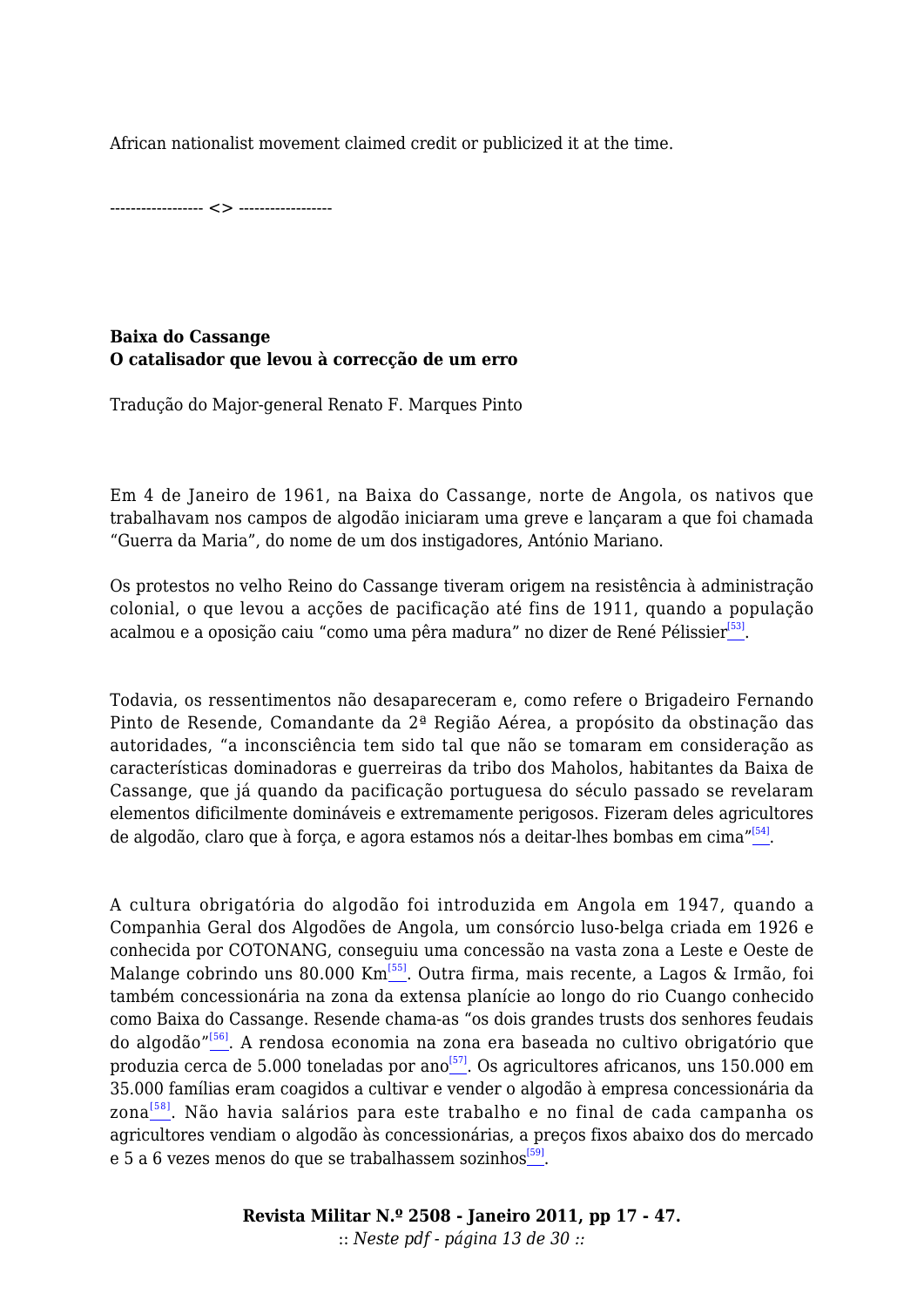O risco das colheitas era assumido involuntariamente pelos trabalhadores, que passariam fome se as colheitas falhassem e sobreviviam à justa se tivessem sucesso.

As companhias concessionárias não tinham riscos e compravam o algodão aos produtores com uma margem generosa. Noutras empresas semelhantes, como a Companhia de Diamantes de Angola (DIAMANG), os trabalhadores ganhavam um salário abaixo do de subsistência e os accionistas juros extraordinários pelo seu investimento. Muitos destes nem sequer podiam identificar Angola no mapa $^{[60]}$  $^{[60]}$  $^{[60]}$ .

Como Resende escreve "a cultura do algodão é uma exploração infame dos indígenas e, portanto, da maior antipatia deles, por esse género de trabalho obrigatório (400\$00 por ano nas áreas piores, por agricultor; quando têm azar e perdem a cultura toda, casos esses que se verificam, recebem zero por um ano de trabalho). Este é um exemplo das muitas malandrices que a tribo branca tem cá feito às tribos negras"[\[61\]](#page--1-0).

<span id="page-13-2"></span><span id="page-13-1"></span><span id="page-13-0"></span>Negros uniformizados, recrutados do Exército, asseguravam que os agricultores trabalhavam e produziam apenas algodão<sup>[\[62\]](#page-27-2)</sup>. Não era permitido produzir alimentos para as famílias nas áreas designadas para cada agricultor; quando a terra estava exausta, eram obrigados a deslocar-se para zonas cada vez mais longe das suas habitações. Esta distância podia ir até 50 milhas<sup>[\[63\]](#page-27-3)</sup>. Este sistema criava um ambiente de revolta, visto que o povo vivia em condições de absoluta miséria material e moral<sup>[\[64\]](#page-27-4)</sup>. Como Resende escreve ainda: "O Governador (General Venâncio Deslandes) é o inimigo nº 1 deste sistema, quer acabar com ele mas ainda não conseguiu. Em Moçambique é ainda pior… os chefes agitadores conhecem tudo isto muito bem e dão prioridade à conquista das populações nestas áreas. A Lunda deve, portanto, ser também dos objectivos visados, devido aos diamantes"[\[65\]](#page-27-5).

<span id="page-13-3"></span>Os protestos locais datam de 1927 e a partir daí desenvolveram-se alguns movimentos.

<span id="page-13-4"></span>Entre estes salienta-se a religião sincrética ou composta designada Quimbangismo, fundada por Simão Quimbango em 1921 no Congo Belga e que se estendeu à Baixa do Cassange nos fins da década de 1950. De acordo com John Marcum foi uma saída para as emoções de um povo reprimido; era uma mistura de Cristianismo e de práticas animistas<sup>[\[66\]](#page-27-6)</sup>. As suas pregações eram tiradas de passagens da Bíblia ligadas a protesto e revolta. Foi considerada subversiva e banida pelo Governo $^{\text{\tiny{[67]}}}.$  $^{\text{\tiny{[67]}}}.$  $^{\text{\tiny{[67]}}}.$ 

<span id="page-13-5"></span>Quando Mariano deixou Malange em 1959, passou a fronteira para o Congo e tornou-se condutor da viatura de um chefe local, Kizamba dos Maholos e muitas vezes guiou até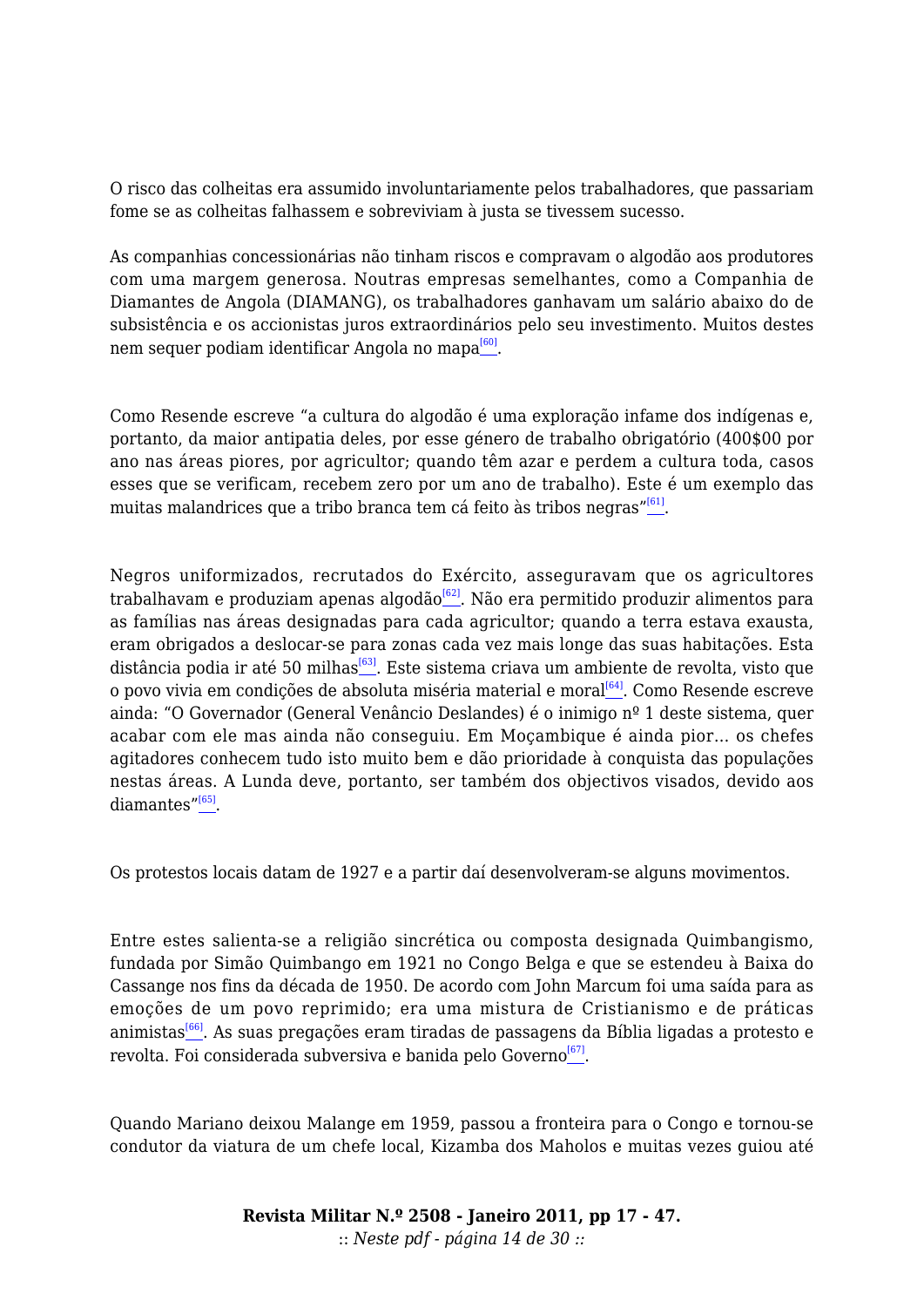Leopoldville, onde entrou em contacto com a UPA. Voltando para Malange em Dezembro de 1960 e, com o seu carisma pessoal, um pouco de Quimbanguismo e a doutrina nacionalista da UPA, tornou-se o chefe dum movimento profético de protesto conhecido por "Maria".

<span id="page-14-0"></span>Era uma espécie de evangelismo nacionalista com a queima de incenso e a magia da "água de Maria" que, quando salpicada nos africanos, num baptismo miraculoso, os fazia pensar serem invulneráveis às balas portuguesas $^{\text{\tiny{[68]}}}_{\text{\tiny{-}}}$  $^{\text{\tiny{[68]}}}_{\text{\tiny{-}}}$  $^{\text{\tiny{[68]}}}_{\text{\tiny{-}}}$ .

Juntamente com a acção de Mariano, havia também as actividades do PSA (Parti Solidaire African) fundado em 1959 no Congo Belga para defender a independência seguindo doutrinas comunistas, era hostl ao ocidente e à presença de europeus em África. Incitava à violência e às ameaças, ganhando preponderância sobre os outros partidos congoleses. Quando o Congo se tornou independente em Junho de 1960, a acção de PSA estendeu-se a Angola, nos distritos de Malange e Lunda, especialmente nas povoações de Canaxilo, Lubalo, Milando e Tembo Aluma, nas proximidades da fronteira (Rio Cuango).

<span id="page-14-1"></span>Depois da crise ter passado os portugueses souberam, através de documentos e de interrogatórios, que a acção tinha sido planeada por agentes do PSA infiltrados e ajudados por maholos de Angola $^{[69]}$  $^{[69]}$  $^{[69]}$ . O PSA advogava a resistência contra os portugueses, através da recusa ao trabalho e ao pagamento de taxas, entre outras coisas. Assim o proselitismo de Mariano caiu em terreno preparado $^{[70]}$  $^{[70]}$  $^{[70]}$ .

<span id="page-14-2"></span>Havia duas questões essenciais que os agentes do PSA usaram para criar animosidade entre a população local na Baixa do Cassange e as autoridades portuguesas. A primeira era a divisão dos maholos, porque, como sucedia em muitas partes de África, o povo era dividido pelas fronteiras internacionais entre Angola e o Congo Belga. Quando o Congo se tornou independente, alguns dos maholos passaram a ser "independentes" e outros eram dependentes de Portugal. Esta diferença era salientada pelo PSA como uma injúria. A outra era a velha ideia de que o Reino do Congo devia ser restabelecido. Este "sonho" maholo envolvia a anexação da Baixa do Cassange e de partes dos distritos de Malange e da Lunda na nova entidade "independente", essencialmente um subterfúgio para a anexação pela nova República do Congo<sup>[\[71\]](#page-28-1)</sup>.

<span id="page-14-3"></span>Os primeiros meses da independência do Congo foram caóticos e os portugueses acreditavam que elementos infiltrados do PSA criavam agitação na Baixa do Cassange, por ser impossível que o frágil governo do Presidente Josehp Kasavubu pudesse mostrar hostilidade com os estados vizinhos, mesmo que não aprovasse as suas políticas. Agentes do PSA, aparentemente actuando de forma independente, viram a oportunidade de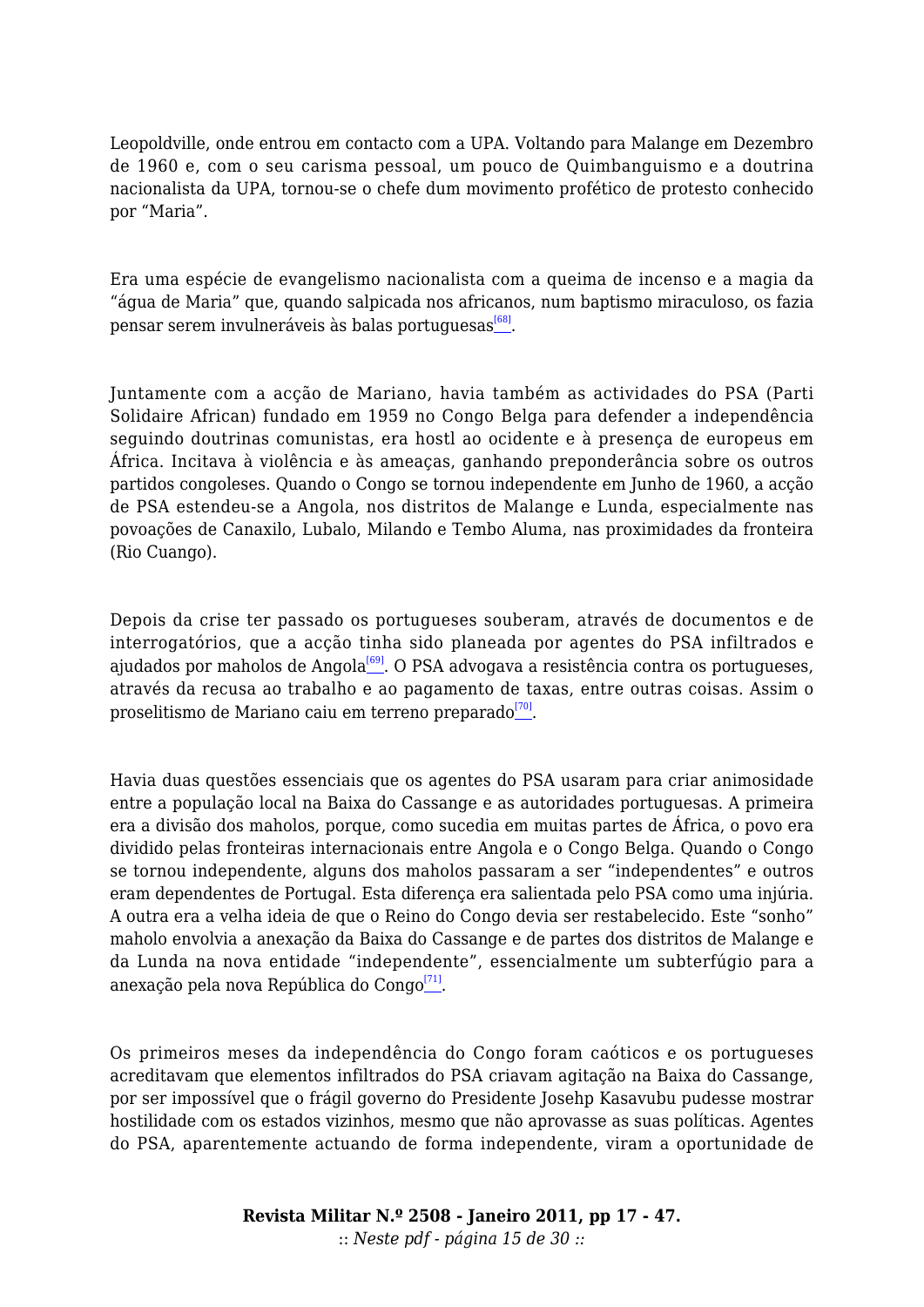conseguir alguma vantagem anti-colonial e a possível anexação duma parte de Angola pelo seu novo país. A origem das reivindicações eram o cultivo obrigatório do algodão, o escandaloso abuso das leis laborais e a exploração das companhias algodoeiras.

<span id="page-15-0"></span>Prometendo ao povo uma vida fácil, como tinham feito no Congo, agora incitavam à revolta e a expulsão da população europeia e das autoridades portuguesas, de forma a atingir os objectivos do PSA[\[72\]](#page-28-2). Em consequência, populações locais destruíram as suas plantações e mataram o gado, porque já não seriam necessários. Depois da "independência" as pessoas apenas teriam de se coçar para ter tudo o que necessitavam. Os agentes do PSA na região, conhecidos por *pessis*, também encorajaram o povo a destruir os documentos de identificação portugueses, a não cumprir qualquer ordem dada pelos portugueses, a obedecer só a Kasabuvu.

<span id="page-15-1"></span>Como já se referiu parece impossível que Kasabuvu tivesse conhecimento do que se passava na Baixa do Cassange e que o seu nome era invocado pelo *pessis*[\[73\]](#page-28-3) .

A rebeldia começou nos últimos meses de 1960 e, quando chegou a época da plantação, os trabalhadores queimaram as sementes, deixaram as alfaias agrícolas à beira das estradas e juntaram-se à quase religiosa cruzada para a sua ideia de independência. Estes protestos contra a COTONANG, Lagos & Irmão e os opressores da administração, manifestou-se pela destruição de jangadas e batelões nos rios Cambo, Lui e Cuango e de pontes no Luando e no Lui; e pelas barricadas em várias estradas, a morte de gado, o assalto a lojas e missões católicas; e o hostilizar dos europeus<sup>[\[74\]](#page-28-4)</sup>. Os protestos iniciaramse à volta de Tembo Aluma, na proximidade do posto administrativo de Mangano e espalharam-se desta zona fronteiriça até ao coração do distrito de Malange.

<span id="page-15-3"></span><span id="page-15-2"></span>Quando ganharam mais volume, a COTONANG e a Lagos & Irmão exerceram pressão em Luanda para o envio de tropas para pacificar a região e abrir os principais itinerários $^{\text{\tiny{[75]}}.}$  $^{\text{\tiny{[75]}}.}$  $^{\text{\tiny{[75]}}.}$ Porque a estação das chuvas, de Outubro a Março, tinha transformado as estradas em rios de lama, este último pedido era de carácter teórico. Foi decidido enviar a 4ª Companhia de Caçadores Especiais (que estava em reserva do Comando da Região Militar) para Malange onde estava a 3ª CCE. Elementos da Força Aérea apoiariam as unidades terrestres com reconhecimentos e acções de fogo.

<span id="page-15-4"></span>Em 11 de Janeiro de 1961 a 3ª CCE, sob o comando do Capitão Manuel Augusto Teixeira Teles Grilo, enviou uma patrulha para Milando, onde chegou no dia seguinte. Continuando o movimento para Ganga Mexita, uma povoação a cerca de 5 km de Milando, a patrulha encontrou um grupo de cerca de 200 nativos, armados com catanas e canhangulos[\[76\]](#page-28-6). As intenções pacíficas da força foram dadas a conhecer aos nativos, vindo três elementos falar com o comandante. No dia seguinte a patrulha voltou com um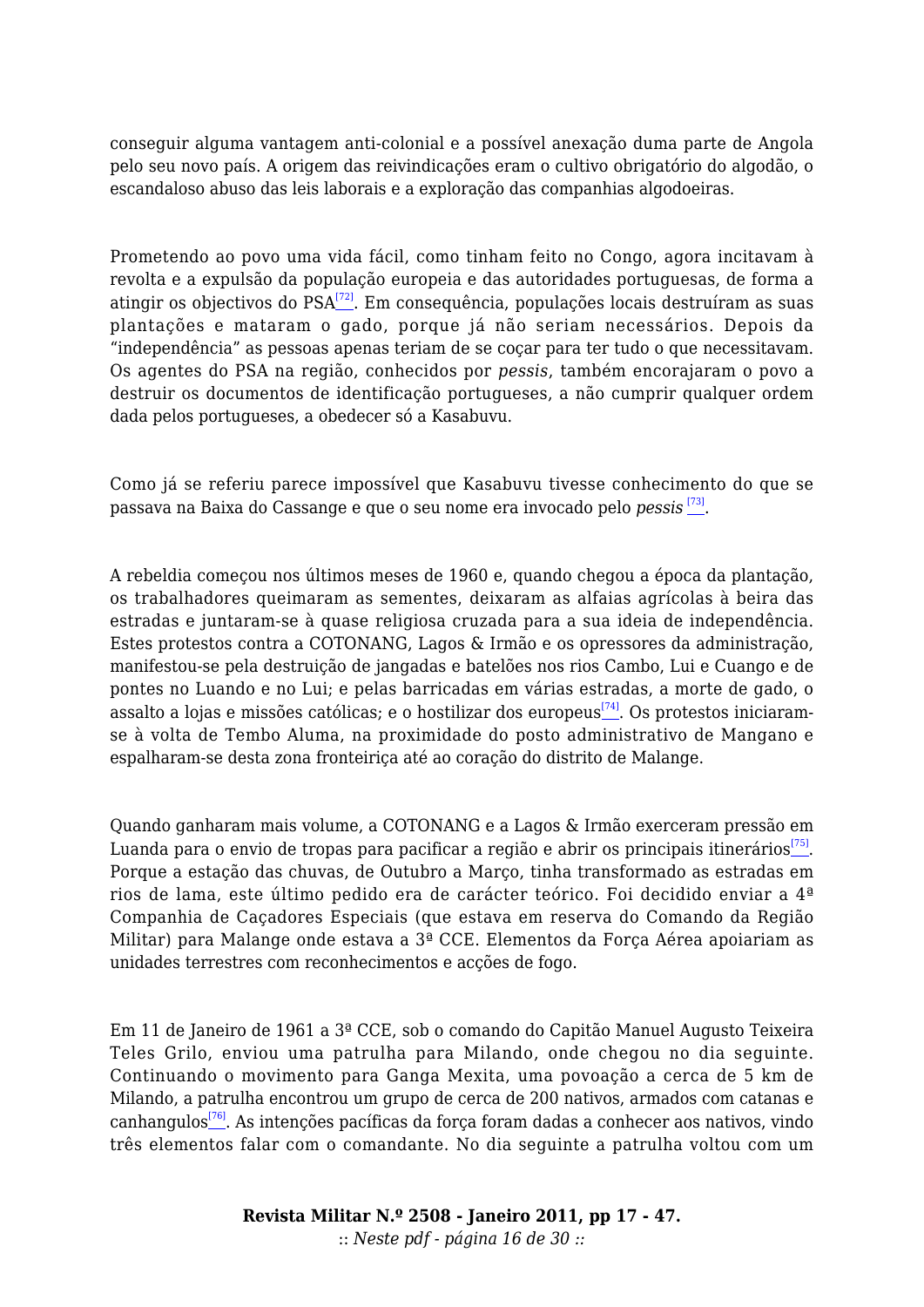<span id="page-16-0"></span>representante da COTONANG mas a povoação estava abandonada. No dia 22 idênticas rebeliões ocorreram em Tembo-Aluma e, depois, em Cunda-Ria-baza, Quela, Mavimba e Xá-Muteba (ver mapa 1). A revolta agora incluía as etnias Bângala e Maholo, que tinham sido muito influenciadas pelo  $PSA^{[77]}$  $PSA^{[77]}$  $PSA^{[77]}$ . Embora Milando estivesse calma, foi para lá destacada uma secção de atiradores. A 3ª CCE passou a patrulhar intensivamente as regiões da fronteira, estendendo-se para o distrito da Lunda até Camaxilo, para determinar mais claramente a extensão da rebelião.

A situação na Baixa do Cassange piorava de dia para dia. Em 1 de Fevereiro mais de um milhar de nativos reuniram-se na área de Cunda-Ria-Baza e no dia seguinte os europeus fugiram para Malange. A 3ª CCE era incapaz de evitar a extensão da revolta ou de conseguir pacificar a região, sendo manifestamente insuficiente por essa função. Foi então constituído um Batalhão Eventual, com o comando em Malange, constituído pela 3ª, 4ª e 5ª CCE $^{[78]}$  $^{[78]}$  $^{[78]}$ .

<span id="page-16-1"></span>O Comandante de Batalhão, Major Camilo Augusto Miranda Rebocho Vaz, um sensato oficial conhecido pela sua experiência em Angola, chegou a Malange em 3 de Fevereiro, a 4ª CCE, comandava pelo Capitão Luís Artur Carvalho Teixeira de Morais, em 4 e a 5ª CCE, comandada pelo Capitão Rui Alberto Vasques de Mendonça, em 18. Rebocho Vaz estabeleceu um plano, denominado Operação Cassange, para restaurar a ordem pública, começando por suprimir a rebelião na área de Cunda-Ria-Banza, a Norte de Quela, desarmando os grupos amotinados, prendendo os chefes e desacreditando-os aos olhos das populações. Foi a primeira operação militar desde várias décadas, pelo que quase tudo eram novidades para as tropas.

<span id="page-16-2"></span>Na reunião de comandos na noite da chegada a Malange da 4ª CCE, o comandante do Batalhão informou que o apoio aéreo seria realizado por aviões Auster a partir de Malange, para reconhecimento e reabastecimento ligeiros (lançados sem pára-quedas) e PV-2 Harpoons de Luanda para apoio de fogo e reabastecimentos mais substanciais $^{[79]}$  $^{[79]}$  $^{[79]}$ . Os PV-2, originalmente aviões de reconhecimento marítimo, foram adaptados como "bombardeiros" e armados com metralhadoras de 12.7mm.

O major informou também que não era possível o contacto com as forças terrestres, porque os rádios eram incompatíveis. Assim as comunicações teriam de ser estabelecidas através de mensagens escritas em pequenas bandeiras branca, por sinais de código (como na I Guerra Mundial) ou por papéis escritos atados a pedras e lançados dos aviões para terra. O capitão Teixeira de Morais recorda que dificilmente acreditava no que ouvia mas, de facto foram os procedimentos adoptados quando os primeiros aviões apareceram.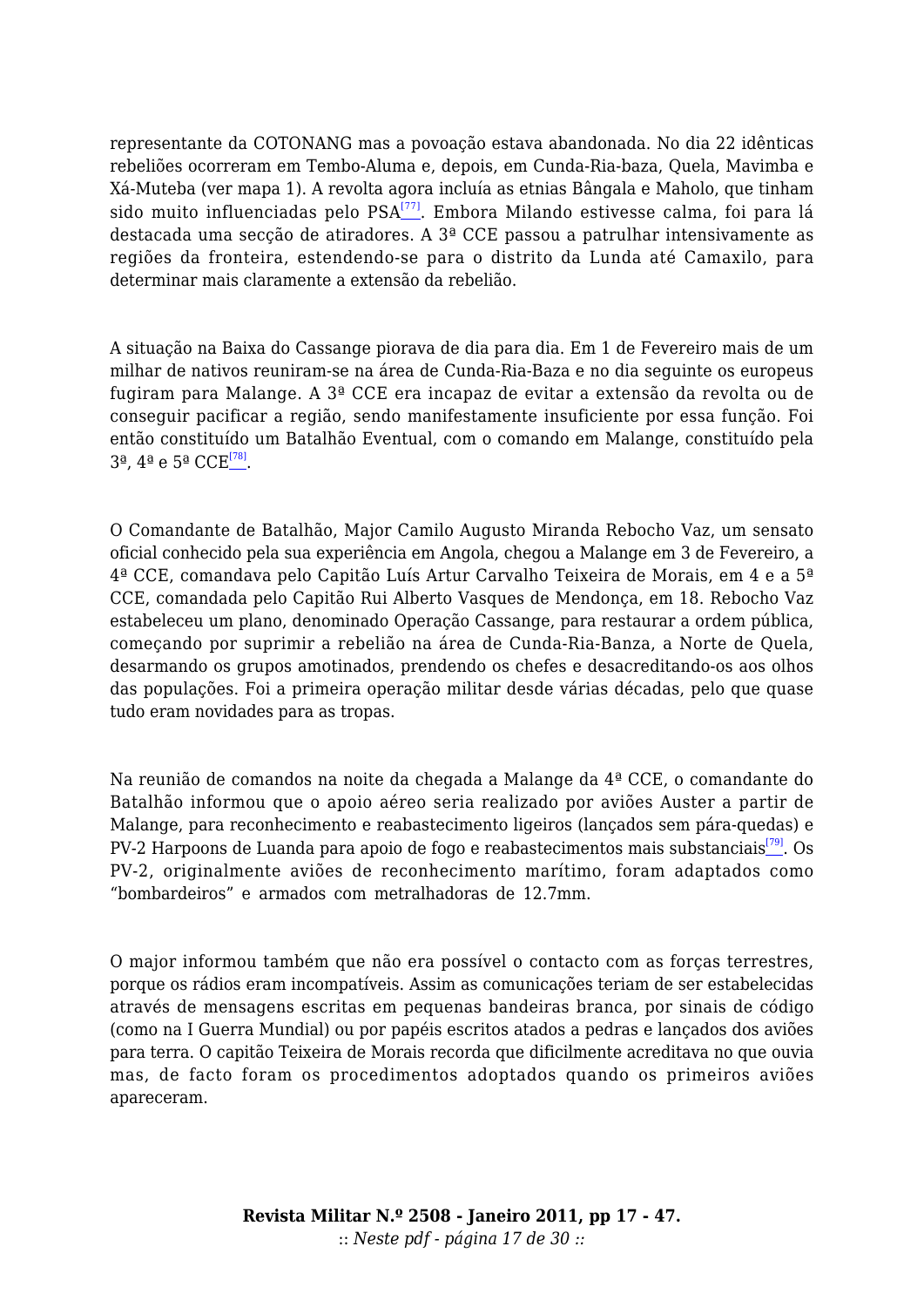<span id="page-17-0"></span>Uns dias depois o problema foi corrigido com os PV-2 mas os Auster continuaram a usar sistemas da I GMM

## **Mapa 1. Progressão da 3ª e 4ª Companhia de Caçadores Especiais na Baixa do Cassange**



(desenho do autor)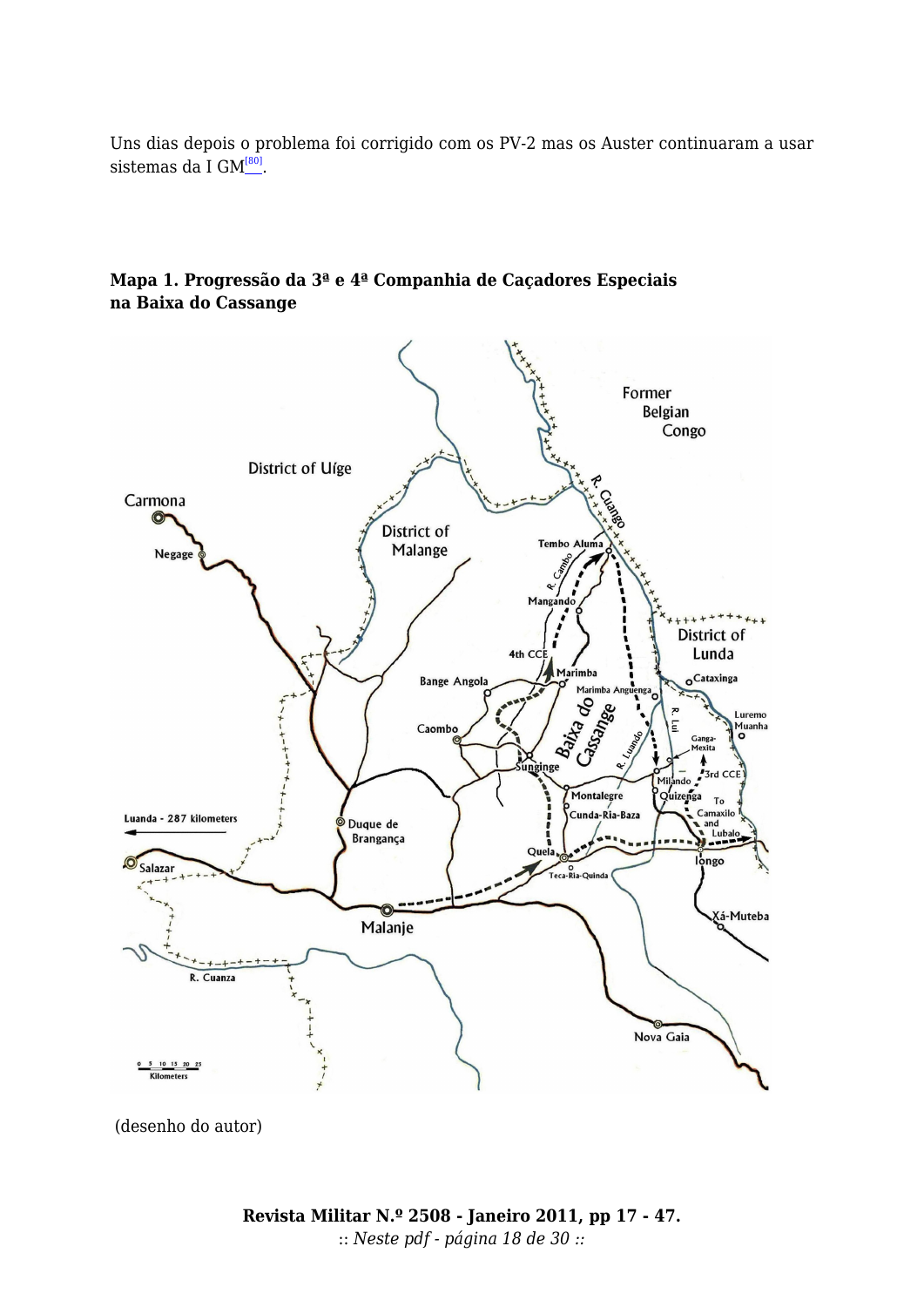Quando o plano entrou em execução e a 3ª CCE progredia através de Quela para o rio Cuango, em 9 de Fevereiro encontrou um grupo de 300 a 400 homens armados e que tinham cortado a estrada e destruído várias pontes. Era necessário reparar a estrada e as pontes para garantir a linha de comunicação para Malange e poder continuar a progressão. As razões invocadas para a hostilidade e as destruições eram sempre a "Maria". Quando recusaram dispersar, apesar dos tiros para o ar, e verificando-se a continuação de atitudes agressivas, foi realizado fogo de auto-defesa de que resultaram 8 mortos e 42 feridos entre os amotinados. Os dias 11 e 12 foram gastos em reparações, continuando depois a aproximação para Cataxinga e Luremo Muanha, através de Iongo. Em 23 de Fevereiro as operações da 3ª CCE foram dadas como completas, mas a unidade manteve-se na região em apoio das populações, agora vulneráveis. Depois do acto insensato da destruição do gado, as populações enfrentavam agora a fome e o governo teve de as apoiar em muitas toneladas de alimentos. Esta operação humanitária que seria complicada em condições normais, foi mais difícil devido ao estado do tempo e às infraestruturas destruídas.

Durante a progressão a partir de Quela as tropas da 4ª CCE foram constantemente alvo de insultos e de demonstrações hostis por parte das populações. A situação exigia disciplina rigorosa e nervos fortes; quando as viaturas ficavam atascadas nas picadas, o que era frequente, os soldados estavam em situação vulnerável. Este é um risco da realização de operações na estação das chuvas. Como tinha sucedido no itinerário da 3ª CCE, os nativos tinham destruído pontes e pontões sobre os variados cursos de água, isolando as forças. O reabastecimento tornou-se difícil sendo resolvido através de lançamentos a partir dos aviões. A Companhia continuou a encontrar grandes concentrações de nativos hostis, que, naturalmente não mostravam respeito pelas autoridades e menos ainda pela COTONANG e Lagos & Irmão. Os actos de violência estendiam-se agora à destruição das instalações das duas algodoeiras, dos postos administrativos e de casas de comércio no mato $^{[81]}$  $^{[81]}$  $^{[81]}$ .

<span id="page-18-2"></span><span id="page-18-1"></span><span id="page-18-0"></span>As tropas inicialmente faziam fogos de demonstração, tanto a partir do solo como dos aviões, mas apenas provocaram mais as multidões, convencidas que eram imunes às balas. Em 6 de Fevereiro em Teca-Ria-Quinda, na estrada a seguir a Quela, a 4ª CCE foi confrontada com uma "fronteira" defendida por um grupo armado de canhangulos. As tropas portuguesas só poderiam passar "com autorização de Kasabuvu". Outro grande grupo apareceu vindo da zona baixa tentando envolver a Companhia. Dirigiam-se a Quela para expulsar ou matar a população e, depois, provocar um massacre na cidade de Malange. Infelizmente foi necessário usar a força e houve baixas em ambos os lados<sup>[\[82\]](#page-28-12)</sup>. A Companhia teve um morto e quatro feridos e os amotinados 71 mortos e 41 feridos $\frac{[83]}{2}$  $\frac{[83]}{2}$  $\frac{[83]}{2}$ . Os nativos foram desarmados e convencidos a voltar para as suas aldeias e aí ficar, o que fizeram.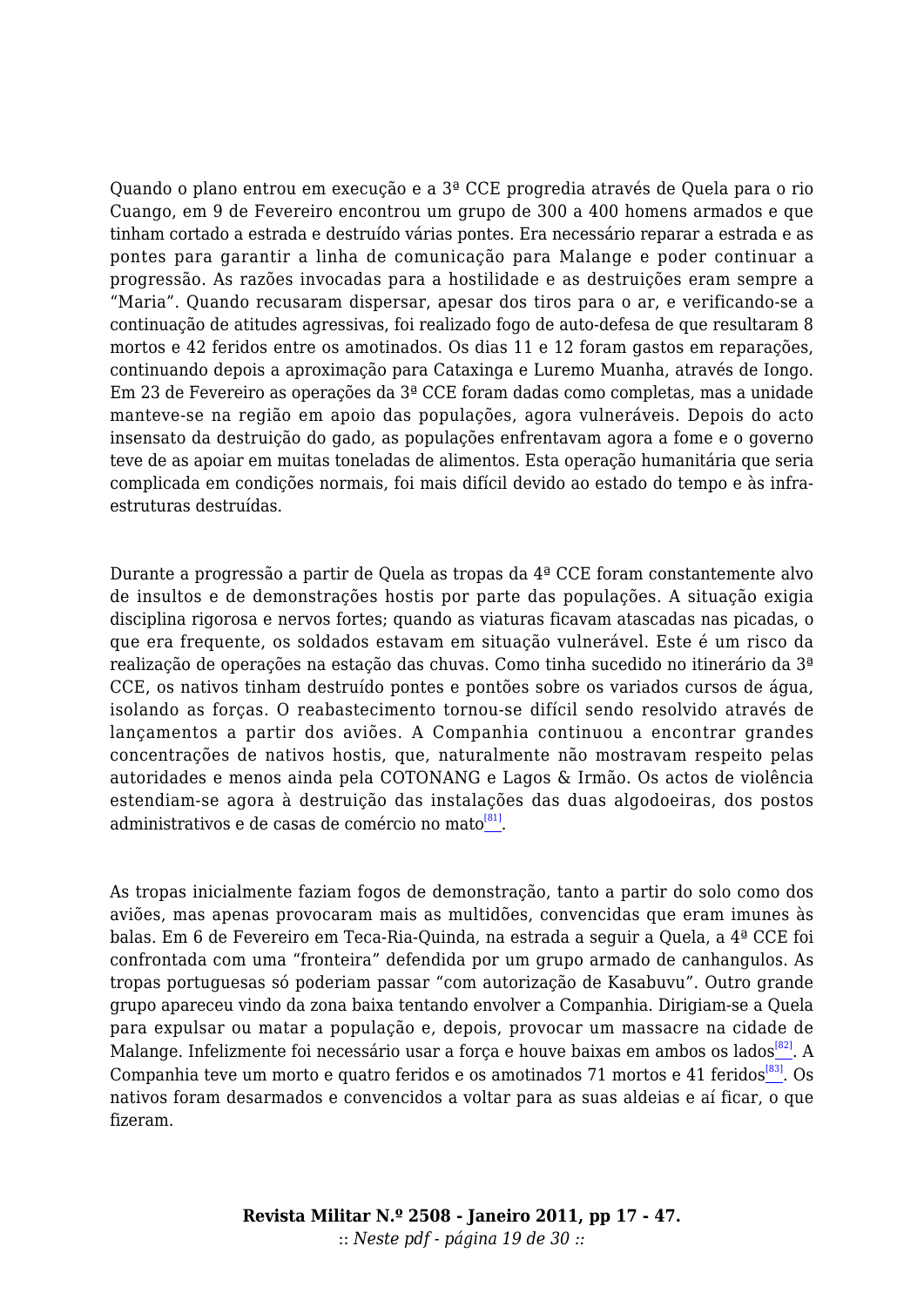<span id="page-19-0"></span>Também no dia 6 a Força aérea interveio na área, com um PV-2 que actuou em bombardeamento na picada seguida pela 4ª CCE, para norte de Quela. O Tenente Carlos Alves pilotou o avião na primeira acção de apoio de fogo e noutras missões neste itinerário em apoio à lenta progressão da Companhia. Em 9 de Fevereiro Alves atacou uma concentração hostil na vizinhança de Mavimba, lançando uma bomba de 50Kg (100lb), a cerca de 150m (500pés) de altitude, aparentemente sem espoleta de retardamento, pelo que regressou à base com perfurações de estilhaços na asa e motor esquerdo<sup>[\[84\]](#page-28-14)</sup>. Como Resende fez notar, as tripulações de PV-2 não tinham treino para este tipo de missões, pelo que "se identificassem um grande grupo de rebeldes poderiam ter a sorte de um tiro em cheio"<sup>[\[85\]](#page-28-15)</sup>. Todavia, adaptaram-se bem ao reconhecimento visual e ao bombardeamento a baixa altitude. Por vezes as bombas enterravam-se na lama e não explodiam.

<span id="page-19-1"></span>Em contraste, era outra a perspectiva dos comandantes no terreno. Na primeira oportunidade em que a 4ª CCE estabeleceu contacto rádio com um PV-2, aproximava-se duma zona crítica e foi informada que havia à sua frente um grande grupo de homens armados mas com "aspecto pacífico". O Capitão pediu que fosse feito fogo de demonstração para os dispersar, mas não foi atendido. Infelizmente houve problemas com este "grupo pacífico" e foi derramado sangue, o que podia ter sido evitado<sup>[\[86\]](#page-28-16)</sup>.

<span id="page-19-2"></span>O Capitão relatou o incidente e pediu que as tripulações dos PV-2 fossem informadas do que se sucedia no terreno, visto parecer haver muita ignorância. Especificamente pediu que os aviões não sobrevoassem os grupos. Até esta ocasião os pilotos tinham feito apenas voos de reconhecimento visual, sobrevoando grandes concentrações de pessoas e relatando que eram "pacíficas", porque acenavam e atiravam terra para o ar em sinal de amizade. O que os pilotos não sabiam era que o *pessis* tinha convencido o povo que os aviões eram do Kasabuvu e estavam ali para os ajudar. A situação foi corrigida e os pilotos dos PV-2 passaram a responder efectivamente com demonstrações de fogo, lançamento de bombas e passagens a baixa altitude de maneira a dispersar os grupos. Deve notar-se que nunca foi pedido que atacassem directamente os grupos<sup>[\[87\]](#page-28-17)</sup>.

<span id="page-19-3"></span>A partir da Quela a 4ª CCE virou para norte e passou por Montalegre, Sunginge, Caombo, Mavimba, Mangando, chegando finalmente a Tembo Aluma na fronteira do Congo, em 17 de Fevereiro. Ao atingir o rio Cuango encontrou a sanzala do Rei Bumba, dos Maholos, abandonada há pouco tempo, ainda com panelas ao lume. As tropas puderam ver os últimos habitantes saindo da água no outro lado do rio. Bumba foi o único chefe nativo da Baixa do Cassange a escapar-se para o Congo<sup>[\[88\]](#page-28-18)</sup>.

<span id="page-19-4"></span>Após completar a missão a Companhia foi autorizada a dirigir-se para Sul, ao longo do rio Lui, para ajudar as pessoas na área do Milando, tendo de reconstruir a ponte sobre o rio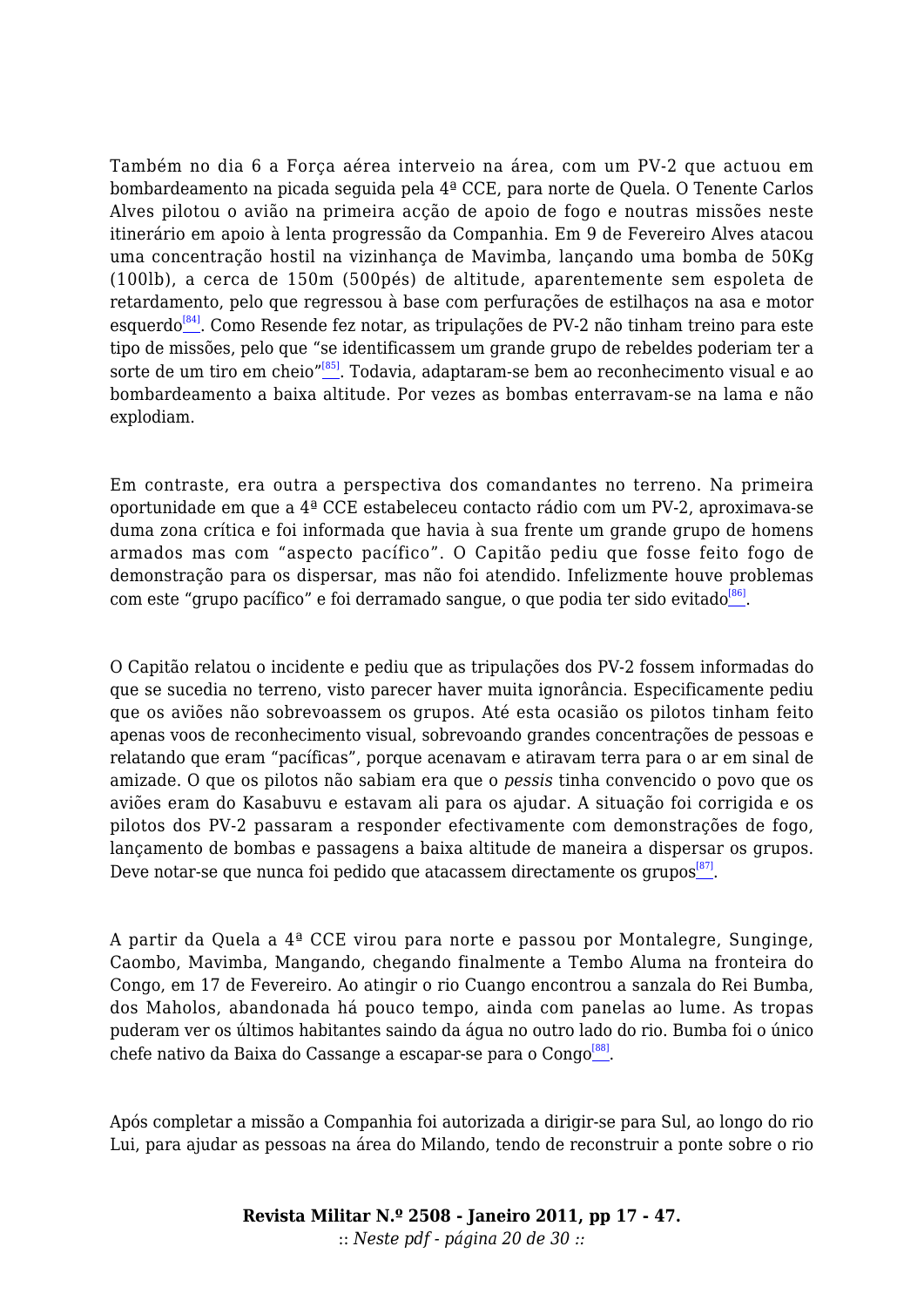<span id="page-20-0"></span>Luando, o que não foi fácil. Originalmente esta missão tinha sido atribuída à 3ª CCE, mas não a pode cumprir por estar agora orientada para a Lunda e não lhe ser possível atravessar o Lui, muito aumentado pelas chuvas e com as pontes destruídas....

<span id="page-20-1"></span>Conforme as forças progrediam no terreno dominado pela "cottoncracy" havia sempre coisas a aprender para compreender a razão da revolta. As tropas da 4ª CCE tentavam acalmar os milhares de nativos, prometendo reformas aos chefes e pondo fim a extorsões de alguns chefes de posto venais<sup>[\[90\]](#page-28-20)</sup>. Igualmente as tropas tentavam impressionar os nativos revoltados com demonstrações de força, como voos baixos de aviões e tiros altos, sobre as cabeças, mas a acção dos agentes das companhias concessionárias faziam estas demonstrações parecer ocas<sup>[\[91\]](#page-28-21)</sup>.

<span id="page-20-3"></span><span id="page-20-2"></span>Na visão dos rebeldes havia pouco a perder com as suas acções, especialmente porque pensavam que as balas disparadas contra eles se transformavam em água. Por outro lado, as promessas dos militares tinham pouco significado porque sabiam que as decisões importantes eram tomadas em Luanda ou Lisboa $\stackrel{[92]}{\ldots}$  $\stackrel{[92]}{\ldots}$  $\stackrel{[92]}{\ldots}$ .

#### **Foto 1. Um Lockeed PV-2 Harpoon em Luanda**



Origem: OGMA.

Os PV-2 de Luanda apoiaram a progressão das forças terrestres até Tembo Aluma, o coração da insurreição sem disparar um tiro. Quando a crise atingiu o seu máximo, em

> **Revista Militar N.º 2508 - Janeiro 2011, pp 17 - 47.** :: *Neste pdf - página 21 de 30 ::*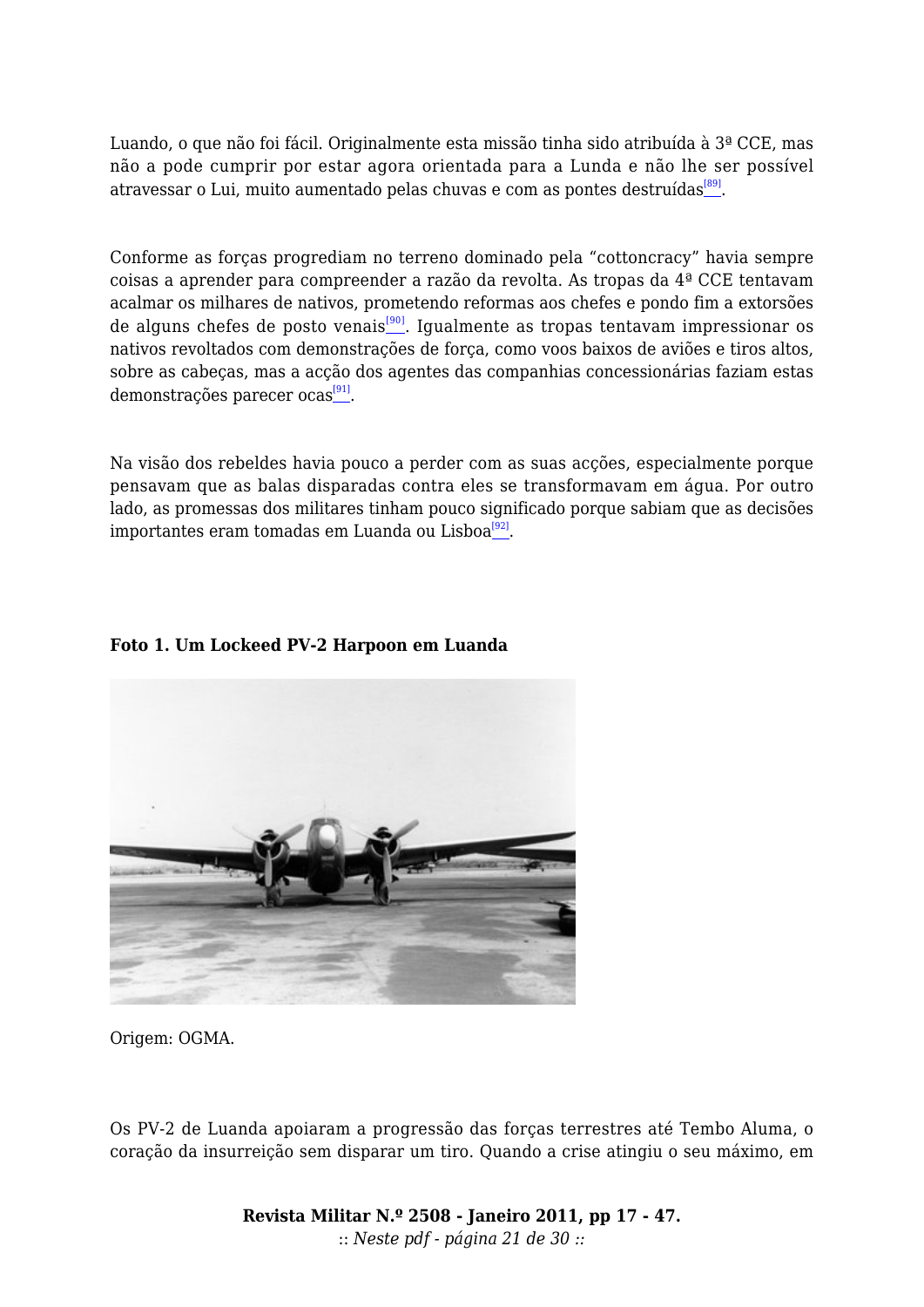<span id="page-21-0"></span>meados de Fevereiro, houve uma redução no número de saídas de Luanda. Então os Auster preencheram a falta. Quatro operavam a partir de Carmona desde 13 de Dezembro (não estava ainda aberto o aeródromo-base do Negage) patrulhando ao longo das estradas e da fronteira com o Congo nas partes Norte e Oeste da Baixa do Cassange. Dois foram designados para apoiar a 3ª CCE e em 25 de Fevereiro começaram a voar em missões de reconhecimento a partir de Malange sobre as zonas críticas com oficiais do exército no lugar de segundo piloto. Lançavam provisões e mensagens e serviam de ligação com o comando em Malange. Voavam à frente das colunas e avisavam de emboscadas. Eram missões longas e exaustivas para aviões tão ligeiros, requerendo umas 4 horas<sup>[\[93\]](#page-28-23)</sup>. Este ciclo repetia-se mais de duas vezes ao dia e os pilotos voavam até estarem exaustos ou quando não havia luz do dia. A única pausa era para apanharem uma sanduíche ou um café durante os reabastecimentos<sup>[\[94\]](#page-28-24)</sup>. Quando os encontros com os insurrectos se tornaram mais frequentes, os Auster assumiram uma acção mais agressiva e começaram a utilizar oficiais do Exército como "bombardeiros" para dispersar grupos hostis. O oficial levava uma caixa de granadas defensivas entre os pés, que eram lançadas, uma a uma, sobre os bandos hostis. Em três dias, 18, 23 e 24 de Fevereiro, foram realizados destes "bombardeamentos" causando baixas e pânico.

<span id="page-21-1"></span>Na perspectiva da 4ª CCE, estas acções, eram contraprodutivas por causarem baixas inocentes.

Na manhã de 24 os "inofensivos" Auster atacaram uma grande massa de insurrectos que cercavam o posto administrativo do Milando onde se tinham refugiado os brancos e alguns nativos. As granadas eram lançadas tirando-lhe a cavilha e metendo-as dentro de um copo de vidro que, partindo no chão, libertava a alavanca. Desta forma os aviões não eram atingidos por estilhaços, mas causavam feridas graves, que necessitavam de cuidados médicos. O Capitão Teixeira de Morais refere que nunca deixou pessoas feridas no terreno, evacuando os mais graves para o hospital de Malange; isto facilitou muito o contacto com as populações, ajudando a conter a rebelião<sup>[\[95\]](#page-28-25)</sup>.

<span id="page-21-3"></span><span id="page-21-2"></span>Embora as actividades rebeldes cessassem para depois, a FAP continuar os reconhecimentos até as operações estarem concluídas<sup>[\[96\]](#page-28-26)</sup>.

<span id="page-21-4"></span>Os Auster de Malange rotavam periodicamente com os outros dois de Carmona e os abnegados pilotos, Tenente-coronel Soares de Moura, Tenentes Corte Real Negrão e Élio Mesquita e Sargento Pedro Carvalhão, voaram dúzias de missões em condições marginais, sem incidentes, até à conclusão das operações aéreas em 2 de Março $^{[97]}$  $^{[97]}$  $^{[97]}$ .

Indicativo das operações dos Auster é a experiência do Tenente Negrão no reconhecimento da estrada entre Malange e Xá-Muteba. A sua oportuna e firme acção em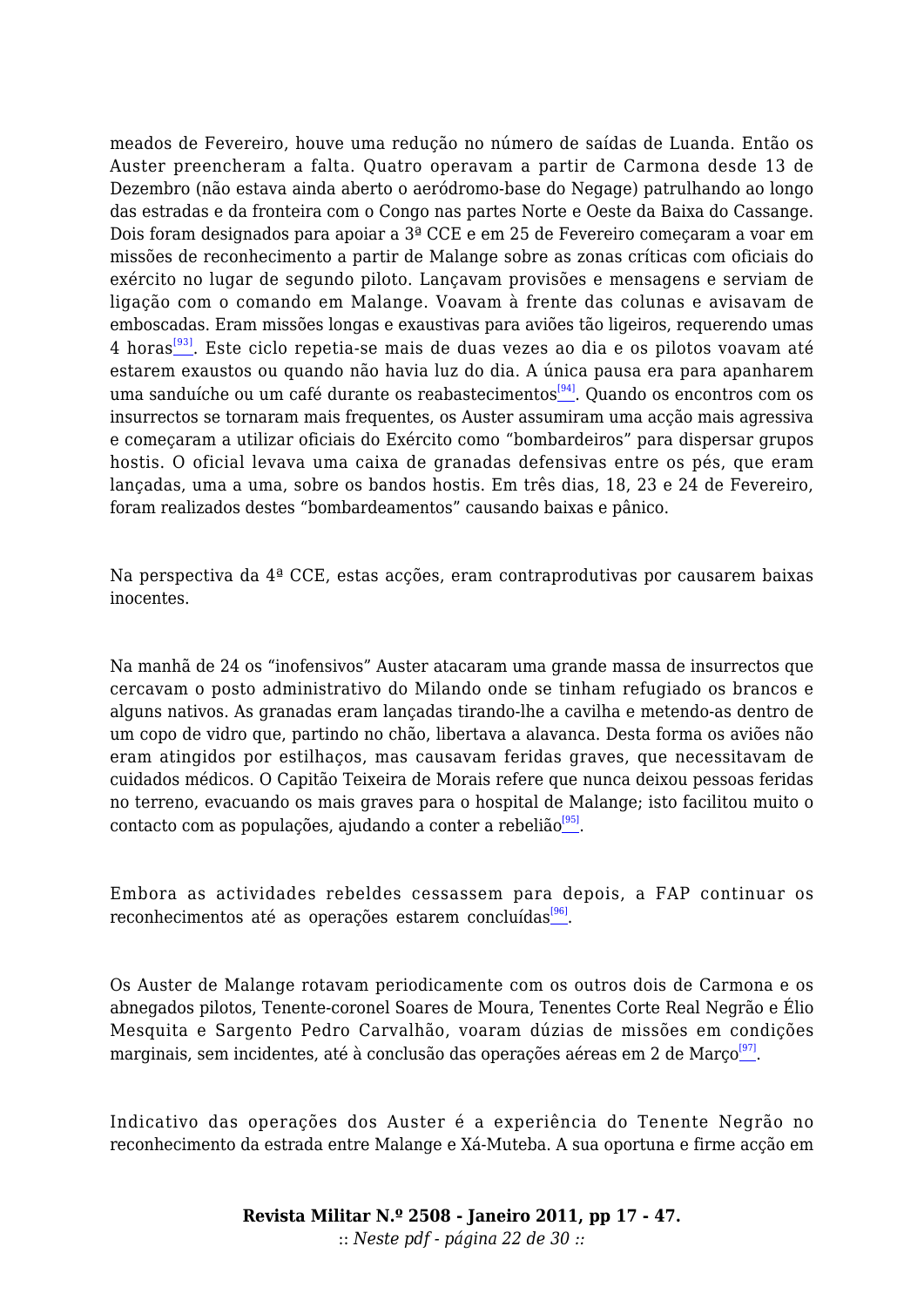Xá-Muteba resultou na acalmia duma excitada multidão e salvou muitas vidas. Originalmente a missão era o lançamento do correio, fazendo uma primeira passagem baixa para alertar os habitantes e a segunda para lançar o embrulho no pequeno largo da povoação. Nas suas palavras: "Nesse dia não apareceu gente, mas vi uma extensa mancha de sangue rubra e fresca. Uma olhadela pelos arredores mostrou um grupo que fugia para o capim, qual bando de antílopes. Numa estrada estava um preso, de braços amarrados, entre dois cipaios. Era demais para a nossa curiosidade. No papel de embrulho escrevi: vamos aterrar. Perto havia uma longa faixa de terreno que nos pareceu ser o "campo de aviação" de que a administração falava. Em parte capinado e liso, parecia oferecer condições mais do que suficientes para aterragem e descolagem.

**Foto 2. Um Auster no Negage**



Origem: OGMA

A zona capinada fora-o sim, mas antes das chuvas. O terreno liso era um verdadeiro pego. O Auster após uma breve corrida, em que abre uma galeria vegetal, estava abruptamente num charco! Rapidamente a nossa curiosidade sobre o que se passava foi saciada. Xá-Muteba tivera o seu dia de insurreição. Os homens dos arredores tinham-se reunido no largo manifestando ruidosamente a sua insubmissão. Da palavra iriam aos factos. A secção militar chegada essa manhã não tinha conseguido dissuadi-los. A multidão que tomara atitudes agressivas empunhando catanas era regida por um figurão feito maestro. Seria a única vítima. Um tiro a tempo desfez-lhe o crânio e as intenções homicidas. A multidão dispersou. A calma fez-se. O homem foi enterrado e o sangue não foi removido.

> **Revista Militar N.º 2508 - Janeiro 2011, pp 17 - 47.** :: *Neste pdf - página 23 de 30 ::*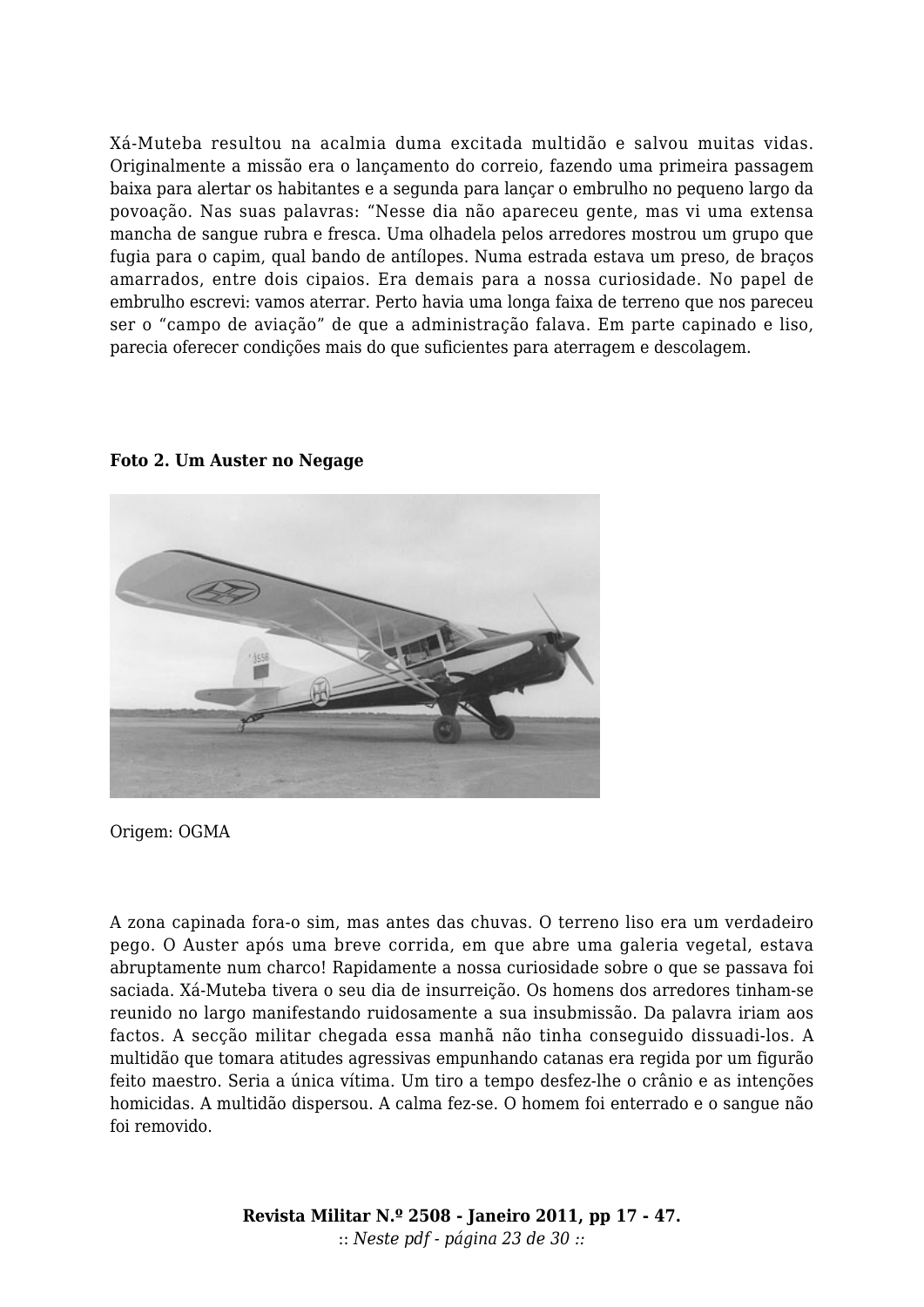Era preciso descolar. Ambos os pilotos do destacamento estavam no mesmo Auster. Quando chove na Baixa de Cassange não há urgência.

<span id="page-23-0"></span>Dois dias de trabalho e uma manhã de sol deram-nos as exigências mínimas para descolar. O avião despistava-se, atolava-se e afocinhava. Estava sujíssimo. Depois era de novo levado à mão para o inicio da pista. À sexta tentativa elevou-se. Chegámos a Malange"[\[98\]](#page-28-28).

<span id="page-23-1"></span>Durante a operação Cassange os PV-2 realizaram 28 saídas da BA9 em Luanda e os Auster voaram muito mais a partir de Malange. Reflectindo sobre a operação, Resende refere que a acção dos quatro frágeis Auster foram muito mais eficazes que as dos PV-2<sup>[\[99\]](#page-28-29)</sup>. As baixas são sempre deploráveis, mas no caso da "guerra do algodão" foram relativamente ligeiras, dois mortos e quatro feridos entre as unidades terrestres e 243 mortos entre os insurrectos<sup>[\[100\]](#page-28-30)</sup>.

<span id="page-23-2"></span>As populações da Baixa do Cassange estavam agora vulneráveis e precisavam de alimentos, porque a destruição parcial das colheitas, a morte do gado e a captura das suas armas de caça, deram origem a uma situação crítica. A miséria era enorme e o exército procurou levar-lhes provisões e aliviar as suas necessidades.

A Operação Cassange terminava com uma nota humanitária que teria impacto psicológico em pessoas levadas a essa situação pelos agitadores, os agentes das companhias concessionárias e alguns elementos da administração. De facto o povo verificava que as promessas do *pessis* eram ocas e que o Exército atendia às queixas e tentava resolver os problemas. Assim, começavam a pedir que os Maholos, a "causa do seu sofrimento" fossem punidos e que as tropas se mantivessem na região para os  $\text{proteger}^{[101]}$  $\text{proteger}^{[101]}$  $\text{proteger}^{[101]}$ .

<span id="page-23-4"></span><span id="page-23-3"></span>A legislação que acabou com a cultura obrigatória do algodão, afectando as Companhias concessionárias, veio quatro meses atrasada mas a injustiça foi corrigida<sup>[\[102\]](#page-29-1)</sup>. As cartas do Brigadeiro Resende para Lisboa podem ter influenciado o pensamento do Governo. Certamente que a experiência afectou acontecimentos futuros, quer na acção dos movimentos emancipalistas, quer nas alterações radicais, humanísticas e positivas nas políticas portuguesas. Indicativo do carácter espontâneo e localizado da rebelião foi o facto de nenhum movimento político angolano ter reivindicado a autoria da acção.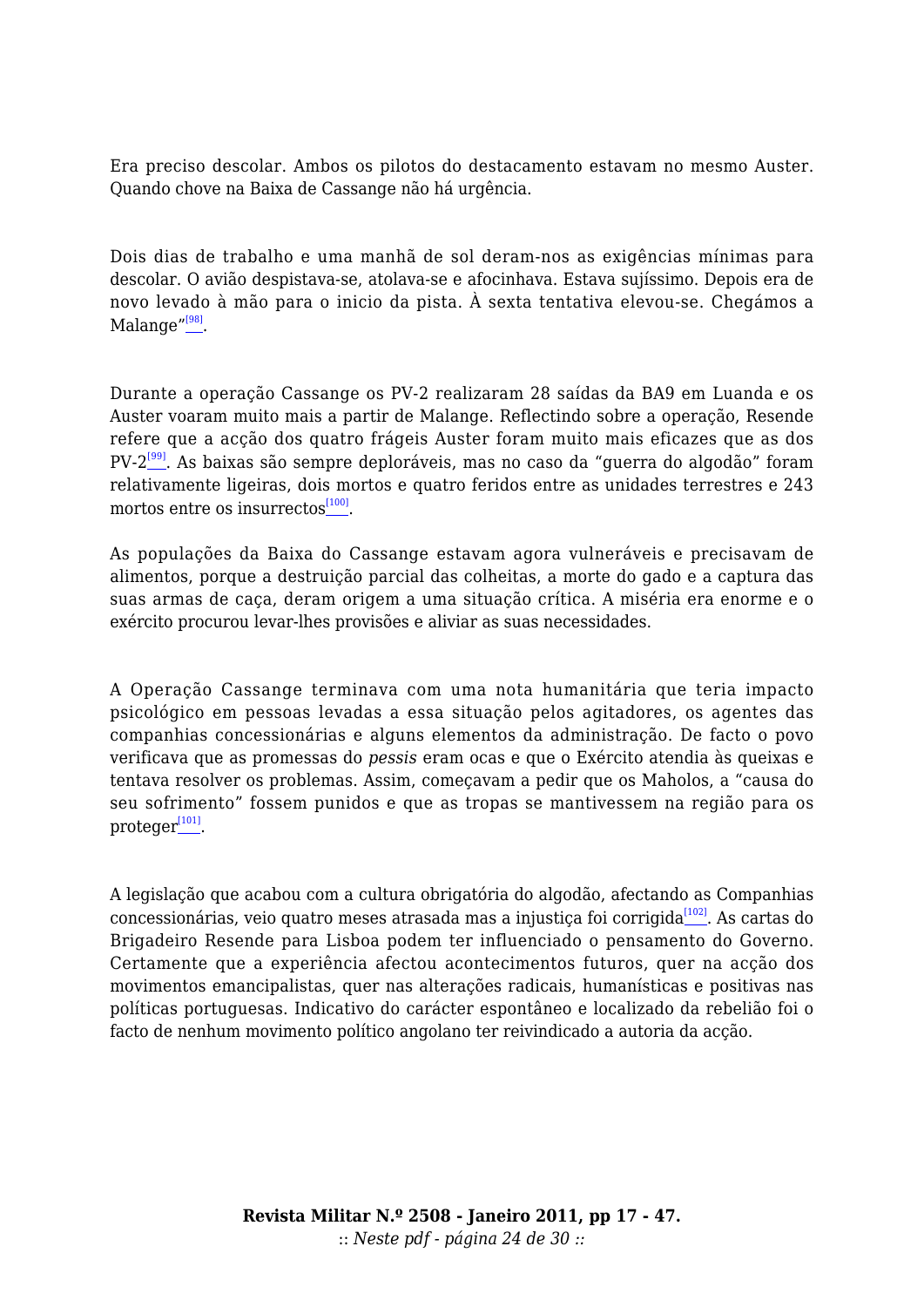\* Membro Associado da Academia de Marinha, da Classe de História Marítima, investigador e Membro-adjunto do Instituto de Análise da Defesa, *Scholar in Residence* na Universidade de Virgínia-EUA e Professor aposentado da Marine Corps University. Doutorou-se em 1996 no King's College, Londres. É Capitão-de-mar-e-guerra aposentado e piloto-naval especializado em aviação de reconhecimento marítimo. Desempenhou diferentes funções, inclusive de comando, na Força Aérea da *US Navy* e serviu no Gabinete do Chefe do Estado-Maior da Armada e no Gabinete da Secretaria da Defesa. Em 2005 publicou a obra *Contra-Subversão em África* (Prefácio), e em 2009 a obra *A Marinha em África* (Prefácio).

<span id="page-24-0"></span>[\[1\]](#page-0-0) Réne Pélissier, *Les Guerres Grises: Resistance et Revoltes en Angola (1845–1941)* (Orgeval: Pélissier, 1977), 298.

<span id="page-24-1"></span> $^{[2]}$  $^{[2]}$  $^{[2]}$  Fernando Pinto de Resende (Brigadeiro), Commander,  $2^{nd}$  Air Region, to João Faustino de Albuquerque de Freitas (General), Chief of Staff Portuguese Air Force, 8 February 1961, personal correspondence regarding the "cotton war", personal papers archive, Vol. II, Nº Prov. 323, Arquivo Histórico de Força Aérea Portuguesa, Alfragide.

<span id="page-24-2"></span>[\[3\]](#page-0-2) Francisco Camacho, "Baixa do Cassange: O Massacre que Veio do Céu" [Baixa do Cassange: The Massacre that Came from the Sky], *Grande Reportagem* 137 (August 2002): 64.

<span id="page-24-3"></span> $\frac{4}{1}$  Resende to Albuquerque de Freitas, 8 February 1961, personal correspondence. A trust in this sense is a combination of firms holding a monopoly.

<span id="page-24-4"></span>[\[5\]](#page-0-4) Edgar Pereira da Costa Cardoso, *Presença da Força Aérea em Angola* [Presence of the Air Force in Angola] (Lisbon: Secretaria de Estado de Aeronáutica, 1963), 79.

<span id="page-24-5"></span>[\[6\]](#page-0-5) Camacho, 65.

<span id="page-24-6"></span> $\overline{[7]}$  $\overline{[7]}$  $\overline{[7]}$  Ibid.

<span id="page-24-7"></span>[\[8\]](#page-1-0) Basil Davidson, *In the Eye of the Storm: Angola's People* (New York: Doubleday, 1972), 128.

<span id="page-24-8"></span> $[9]$  Fernando Pinto de Resende (Brigadeiro), Commander,  $2<sup>nd</sup>$  Air Region, to João Faustino de Albuquerque de Freitas (General), Chief of Staff Portuguese Air Force, 2 February 1961, personal correspondence regarding the "cotton war", personal papers archive, Vol. II, Nº Prov. 323, Arquivo Histórico de Força Aérea Portuguesa, Alfragide.

<span id="page-24-9"></span> $^{[10]}$  $^{[10]}$  $^{[10]}$  Marcum, 47.

<span id="page-24-10"></span> $^{[11]}$  $^{[11]}$  $^{[11]}$  Ibid.

<span id="page-24-11"></span>[\[12\]](#page-1-4) António Lopes Pires Nunes, *Angola 1961: Da Baixa do Cassange a Nambuangongo* [Angola 1961: From Baixa do Cassange to Nambuangongo] (Lisbon: Prefácio, 2005), 59.

<span id="page-24-12"></span> $^{[13]}$  $^{[13]}$  $^{[13]}$  Resende to Albuquerque de Freitas, 2 February 1961, personal correspondence.

<span id="page-24-13"></span>[\[14\]](#page-1-6) António Luís Ferronha, "Sincretismos afro-cristãos" [Syncretisms Afro-Christian], *Grande Reportegem* (August 2002): 72. See also Marcum, 47-48; and Estado-Maior do Exército, *Resenha Histórico-Militar das Campanhas de África, Vol. VI, Aspectos da Actividade Operacional, Tomo I - Angola, Livro 1* [Historical-Military Report on the African Campaigns, Vol. VI, Aspects of Operational Activity, Tome I - Angola, Book 1] (Lisbon: Estado-Maior do Exército, 1998), 103-107. Quimbanguismo is sometimes known as Kasonzola.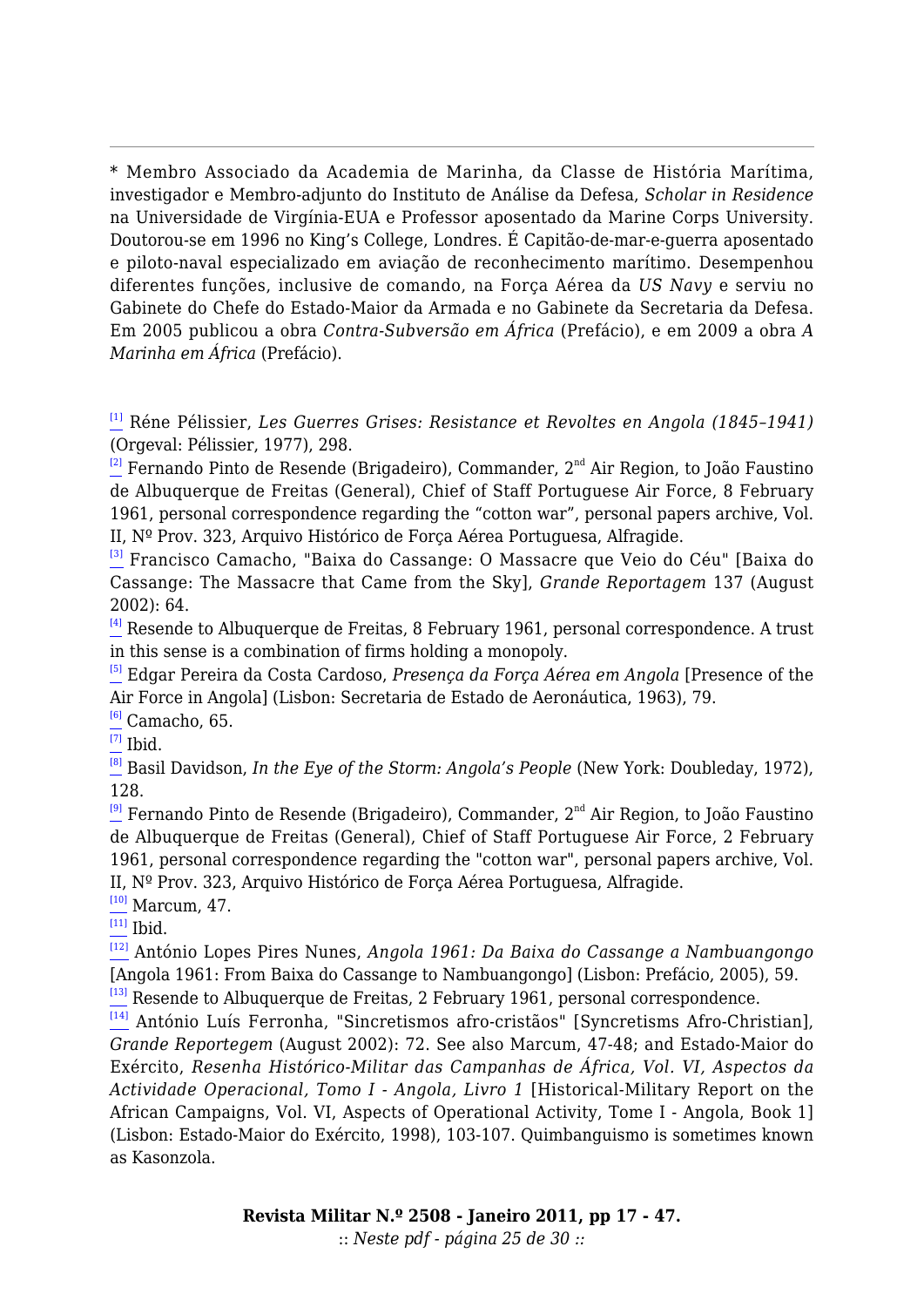<span id="page-25-0"></span>[\[15\]](#page-1-7) Estado-Maior do Exército, *Resenha Histórico-Militar das Campanhas de África, Vol. II, Dispositivo das Nossas Forças Angola* [Historical-Military Report on the African Campaigns, Vol. II, Disposition of Our Angolan Forces] (Lisbon: Estado-Maior do Exército, 1989), 30.

<span id="page-25-1"></span> $^{[16]}$  $^{[16]}$  $^{[16]}$  Camacho, 67.

<span id="page-25-2"></span> $\frac{117}{2}$  Luís Artur Carvalho Teixeira de Morais, correspondence with the author, 11 October 2010, Paço d'Arcos.

<span id="page-25-3"></span> $^{[18]}$  $^{[18]}$  $^{[18]}$  Pires Nunes, 63-64.

<span id="page-25-4"></span>[\[19\]](#page-2-2) Teixeira de Morais correspondence.

<span id="page-25-5"></span> $\overline{\phantom{a}^{[20]}}$  $\overline{\phantom{a}^{[20]}}$  $\overline{\phantom{a}^{[20]}}$  Ibid.

<span id="page-25-6"></span> $\overline{[21]}$  $\overline{[21]}$  $\overline{[21]}$  Ibid.

<span id="page-25-7"></span> $\frac{1}{221}$  Marcum, 125.

<span id="page-25-8"></span>[\[23\]](#page-3-2) José Manuel Correia, "A Guerra do Algodão" [The Cotton War], *Mais Alto* (January-February 2006), 43. See also Fernando Pinto de Resende (Brigadeiro), Commander, 2nd Air Region, to João Faustino de Albuquerque de Freitas (General), Chief of Staff Portuguese Air Force, 17 February 1961, personal correspondence regarding the "cotton war", personal papers archive, Vol. II, Nº Prov. 323, Arquivo Histórico da Força Aérea Portuguesa, Alfragide.

<span id="page-25-9"></span>[\[24\]](#page-3-3) *Catanas* are bush knives used for clearing dense vegetation, and *canhangulos* are home-made muzzle-loading hunting guns, at times a length of water pipe mounted on a rough stock and loaded with metal scrap.

<span id="page-25-10"></span> $^{[25]}$  $^{[25]}$  $^{[25]}$  Pires Nunes, 68.

<span id="page-25-11"></span> $^{[26]}$  $^{[26]}$  $^{[26]}$  Ibid. 69.

<span id="page-25-12"></span> $[27]$  These were Auster D5/160 aircraft manufactured by the British firm Auster Aircraft Co., later the Beagle Aircraft Co. Twenty-eight were manufactured in Great Britain, and eleven of these were delivered to Portugal in July 1960. These were shipped to Angola, and four of them participated in the action around Baixa do Cassange. Beginning in 1962, Beagle-Auster shipped 147 Austers in kit form to be assembled at Oficinas Gerais de Material Aeronáutico (*OGMA*) in Alverca, and these were completed and delivered between the years 1962 and 1966. See Mário Canongia Lopes, *Os Aviões da Cruz de Cristo* [The Aircraft of the Cross of Christ] (Lisbon: Dinalivro, 2001), 333-337.

<span id="page-25-13"></span><sup>[\[28\]](#page-4-2)</sup> Teixeira de Morais correspondence.

<span id="page-25-14"></span> $^{[29]}$  $^{[29]}$  $^{[29]}$  Pires Nunes, 70-74.

<span id="page-25-15"></span><sup>[\[30\]](#page-6-1)</sup> Teixeira de Morais correspondence.

<span id="page-25-16"></span> $^{[31]}$  $^{[31]}$  $^{[31]}$  Pires Nunes, 70-74.

<span id="page-25-17"></span> $^{[32]}$  $^{[32]}$  $^{[32]}$  Cardoso, 80-81.

<span id="page-25-18"></span> $\frac{33}{2}$  Resende to Albuquerque de Freitas, 17 February 1961, personal correspondence.

<span id="page-25-19"></span><sup>[\[34\]](#page-7-2)</sup> Teixeira de Morais correspondence.

<span id="page-25-20"></span> $^{[35]}$  $^{[35]}$  $^{[35]}$  Ibid.

<span id="page-25-21"></span><sup>[\[36\]](#page-8-0)</sup> Teixeira de Morais correspondence.

<span id="page-25-22"></span>[\[37\]](#page-8-1) Ibid.

<span id="page-25-23"></span> $\frac{[38]}{[38]}$  $\frac{[38]}{[38]}$  $\frac{[38]}{[38]}$  José Correia, FAP historian, correspondence with the author, 23 February 2010. Many of the *chefes de posto* were mulato (*mestiço*) Cape Verdians (*cabo-verdianos*) who had been imported. Being almost white, they were cruel to the black workers, who hated them.

**Revista Militar N.º 2508 - Janeiro 2011, pp 17 - 47.**

:: *Neste pdf - página 26 de 30 ::*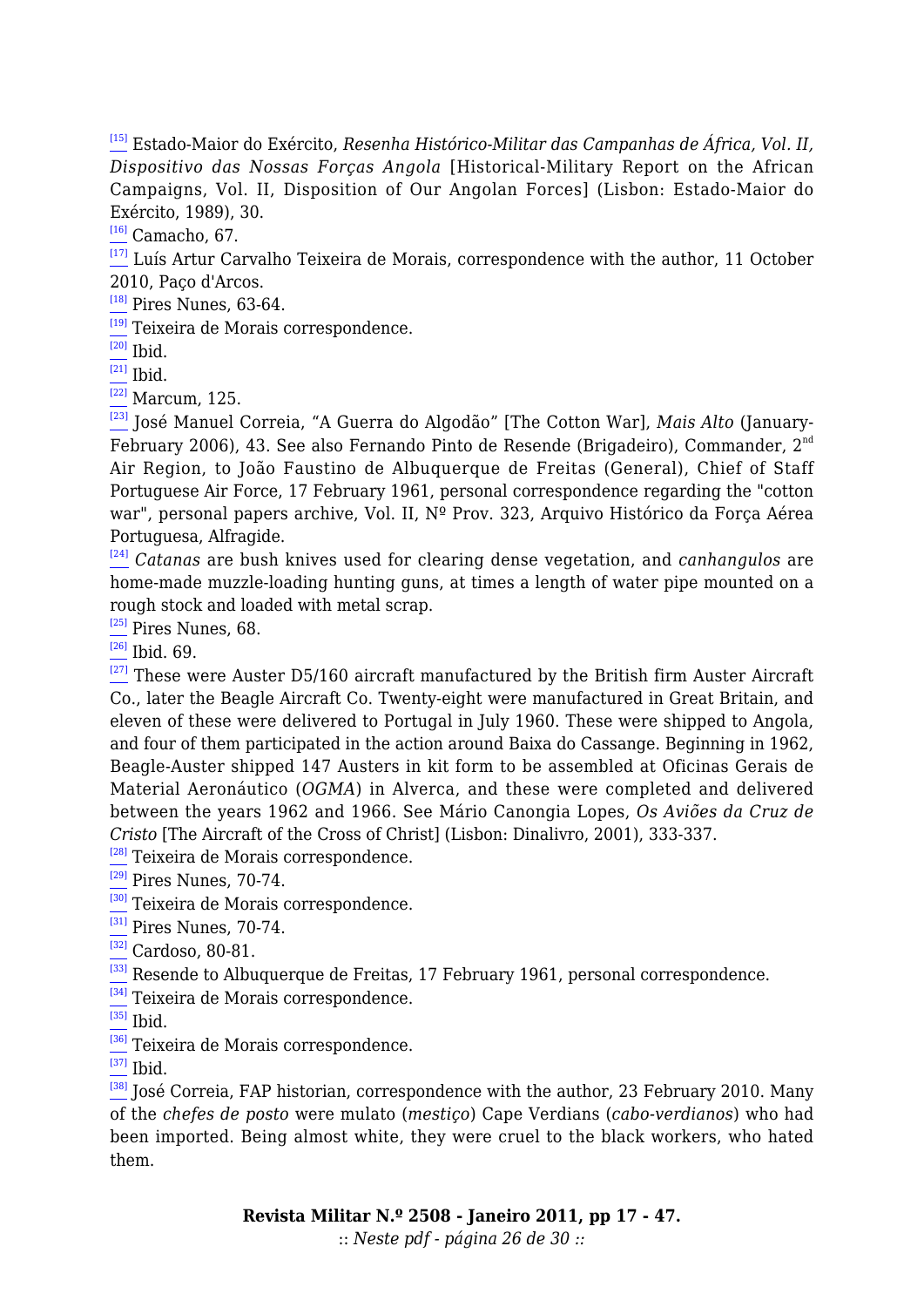<span id="page-26-0"></span><sup>[\[39\]](#page-8-3)</sup> Pélissier, 417.

 $[40]$  Ibid.

<span id="page-26-2"></span><span id="page-26-1"></span> $\frac{1}{[41]}$  $\frac{1}{[41]}$  $\frac{1}{[41]}$  Ibid., 43.

<span id="page-26-3"></span>[\[42\]](#page-9-1) José Correia, FAP historian, correspondence with the author, 22 February 2010.

[\[43\]](#page-9-2) Teixeira de Morais correspondence.

<span id="page-26-5"></span><span id="page-26-4"></span> $\overline{[44]}$  $\overline{[44]}$  $\overline{[44]}$  Correia, 44.

<span id="page-26-6"></span>[\[45\]](#page-10-0) Ibid.; José Correia, FAP historian, correspondence with the author, 23 February 2010; "AeródromoBase 3 - Negage, Súmula Histórica" [Airdrome Base 3 - Negage, Historical Summary], http://aerodino.no.sapo.pt/negage1.html (accessed 24 February 2010).

<span id="page-26-7"></span> $\frac{[46]}{[46]}$  $\frac{[46]}{[46]}$  $\frac{[46]}{[46]}$  Cardoso, 85.

<span id="page-26-8"></span> $[47]$  Ibid.

<span id="page-26-9"></span> $\overline{[48]}$  $\overline{[48]}$  $\overline{[48]}$  Ibid.

<span id="page-26-10"></span> $[49]$  Correia, 44.

<span id="page-26-11"></span>[\[50\]](#page-11-1) Camacho, 73; and Estado-Maior do Exército, *Resenha Histórico-Militar das Campanhas de África, Vol. VI, Aspectos da Actividade Operacional, Tomo I - Angola, Livro 1* [Historical-Military Report on the African Campaigns, Vol. VI, Aspects of Operational Activity, Tome I - Angola, Book 1] (Lisbon: Estado-Maior do Exército, 1998), 150. There are many overblown casualty figures, principally the 10,000 native dead offered by the UPA after it initially asserted 7,000. As the UPA was not involved, the credibility of its estimates is suspect. Others include 5,000 by José Ervedosa, of whom we will hear more in a moment, and "hundreds, perhaps thousands dead" by Pélissier, who vividly describes mass graves dug by bulldozers, of which there were none operating in Baixa do Cassange in the rainy season. There are also accusations that the FAP used napalm against the population, incinerating villages with women and children trapped in their huts. The origin of this falsehood is the February 1970 article by José Ervedosa in the French journal *Africasia*, page 31. It alleges that 17 villages were destroyed and that 5,000 men, women, and children were burned alive. This article also asserts, for instance, that on 8 February 1961 Captain Teixeira de Morais requested a *Harpoon* flown by Ervedosa bomb the *sanzala* Cunda-Ria-Base. On that day it rained torrentially, and the *Harpoons* did not fly, so Ervedosa's account is suspect in many ways. This inaccurate story was picked up René Pélissier in his book *La Colonie du Minotaure: Nationalismes et Revoltes en Angola (1926-1961)* (Orgeval:Pélissier, 1978), page 418, and repeated by Pélissier and Douglas L. Wheeler in their collaborative book *Angola* (London: Pall Mall Press, 1971), page 174. More recently there was an exposé of the "atrocity" in an article by the journalist Francisco Camacho, "Baixa do Cassange: O Massacre que Veio do Céu" [Baixa do Cassange: The Massacre that Came from the Sky], *Grande Reportagem* 137 (August 2002): pages 63-77. The charge is without merit and a complete fabrication. Napalm was used in Angola; however, it was not present in the theater until after the uprising in Baixa do Cassange and came in the late summer of 1961 with the arrival of the F-84G *Thunderjets*. Further, a review of the log books of the small number of pilots involved in the "cotton war" indicates that no napalm ordnance loads were carried on any missions in Baixa de Cassange in February 1961. There were no NAP (napalm) entries but plenty of MET (*metralhamento* or machinegun) and BOP (*bombardeamento em picada* or low-angle attack bombing). Lastly, the source of the fabrication, José Ervedosa, was a former naval aviator who had come to the FAP at its inception; his behavior was inappropriate and

> **Revista Militar N.º 2508 - Janeiro 2011, pp 17 - 47.** :: *Neste pdf - página 27 de 30 ::*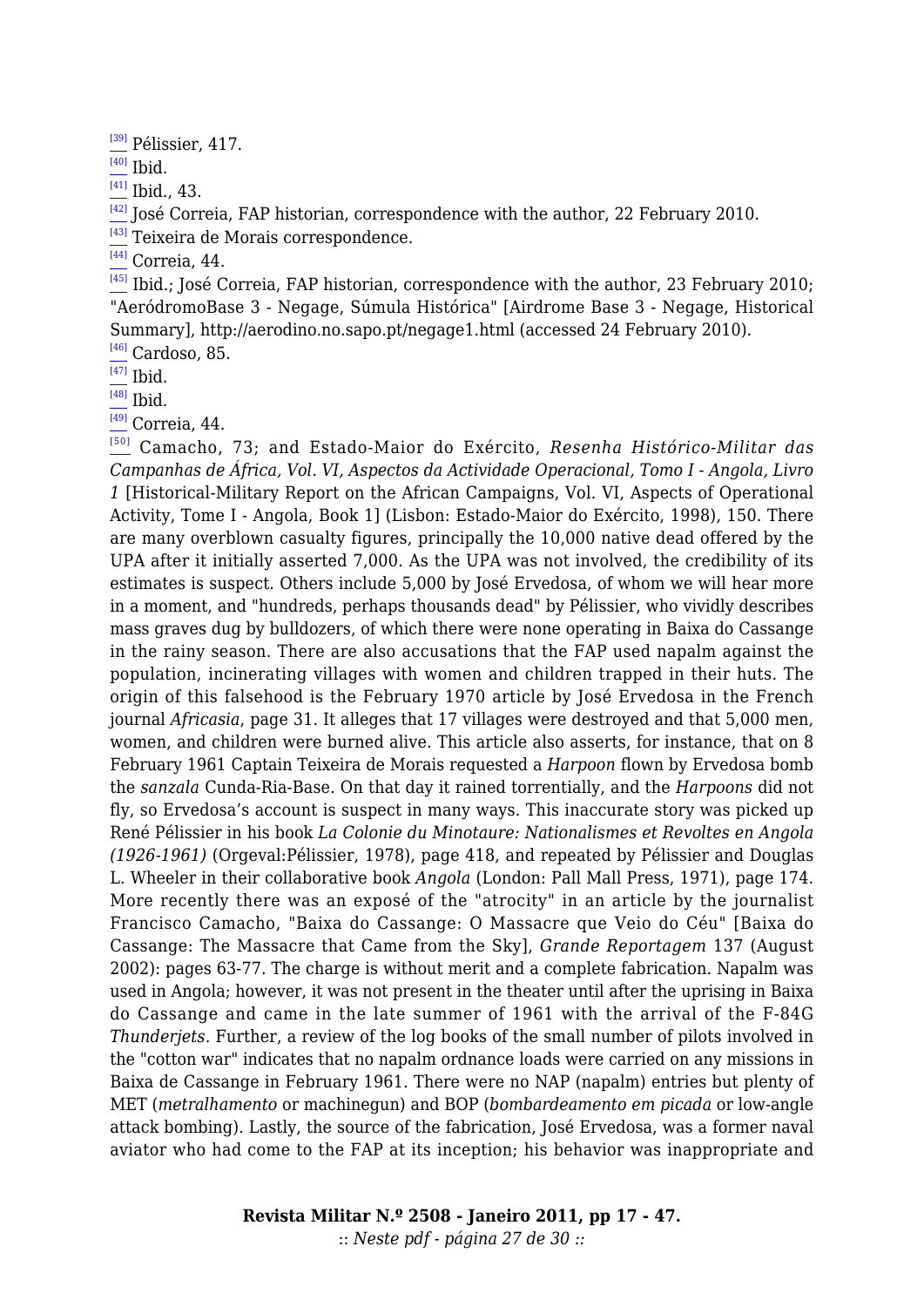questionable, particularly for an officer, and he was consequently subjected to regular disciplinary measures. His difficulties are ably recorded by his squadron commanding officer, António Silva Cardoso, in his book *Angola: Anatomia de uma tragédia* [Angola: Anatomy of a Tragedy] (Lisbon: Oficina do Livro, 2000), pages 38, 47, 191, 206, 208, and 209. Ervedosa exercised poor judgment, was involved in a number of dodgy dealings, and ultimately was relieved of his duties and dismissed by Silva Cardoso from the squadron on the occasion when he returned from Lisbon to find Ervedosa playing cards with the mechanics and his duties unperformed. Ervedosa subsequently deserted to Algeria and generated the fabrication from his new anti-colonial home.

<span id="page-27-0"></span><sup>[\[51\]](#page-11-2)</sup> Teixeira de Morais correspondence.

<span id="page-27-1"></span> $^{[52]}$  $^{[52]}$  $^{[52]}$  Decree Law Nº 43 639 of 2 May 1961.

[53] René Pélissier, *Les Guerres Grises: Resistance et Revoltes en Angola (1845-1941)*. (Orgeval, Pélissier, 1977), 298.

 $^{[54]}$  Brigadeiro Fernando Pinto de Resende, Comandante da  $2<sup>2</sup>$  Região Aérea, para o General João Faustino de Albuquerque de Freitas, Chefe do Estado-Maior da Força Aérea, 8 de Fevereiro de 1961, correspondência postal a propósito da "Guerra do Algodão", arquivo de correspondência pessoal, Vol II, Nº Prov. 323, Arquivo Histórico da Força Aérea Portuguesa, Alfragide.

[55] Francisco Camacho, *Baixa do Cassange. O Massacre que veio do Céu*, Grande Reportagem 137 (Agosto de 2002) 64.

<sup>[56]</sup> Resende para Albuquerque de Freitas, 3 de Fevereiro de 1961, correspondência pessoal. Um "trust" neste sentido é a combinação de firmas detentoras de um monopólio.

[57] Edgar Pereira da Costa Cardoso, *Presença da Força Aérea em Angola*. Lisboa, Secretaria de Estado da Aeronáutica, 1963, 79.

 $^{[58]}$  Camacho, 65.

[59] Ibid.

[60] Basil Davidson, *In the Eye of the Storm: Angola's People* (New York Double Day, 1972), 128.

<span id="page-27-2"></span> $^{[61]}$  Resende para Albuquerque Freitas, 2 de Fevereiro de 1961, correspondência pessoal. [\[62\]](#page-13-0) John A. Marcum, *The Angolan Revolution*, Vol. I, *The Anatomy of an Explosion, (1950-1962)* (Cambridge, Mass: MIT Press, 1969), 47.

<span id="page-27-3"></span> $^{[63]}$  $^{[63]}$  $^{[63]}$  Ibid.

<span id="page-27-4"></span>[\[64\]](#page-13-2) António Lopes Pires Nunes, *Angola 1961: Da Baixa do Cassange a Nanbuangongo*, (Lisboa, Prefácio 2005), 59.

<span id="page-27-5"></span>[\[65\]](#page-13-3) Resende para Albuquerque de Freitas, 2 de Fevereiro de 1961, Correspondência pessoal.

<span id="page-27-6"></span>[\[66\]](#page-13-4) António Luís Ferronha, *Sincretismos Afro-Cristãos*, Grande Reportagem (Agosto 2002). Ver também Marcum, 47-48 e Resenha Histórico-Militar das Campanhas de África, Vol.

VI, *Aspectos da Actividade Operacional*, Tomo I Angola, Livro I (Lisboa, Estado-Maior do Exército 1988, 103-107). O Quimbanguismo é por vezes designado Kasonzola.

<span id="page-27-7"></span>[\[67\]](#page-13-5) Resenha Histórico-Militar das Campanhas de África, Vol. II, *Dispositivo das Nossas Forças em Angola* (Estado Maior do Exército, 1989), 30.

<span id="page-27-8"></span> $\frac{[68]}{[68]}$  $\frac{[68]}{[68]}$  $\frac{[68]}{[68]}$  Camacho, 67.

<span id="page-27-9"></span>[\[69\]](#page-14-1) Major Luís Artur Carvalho Teixeira de Morais, correspondência com o autor, 11 de Outubro de 2010, Paço d´Arcos.

**Revista Militar N.º 2508 - Janeiro 2011, pp 17 - 47.**

:: *Neste pdf - página 28 de 30 ::*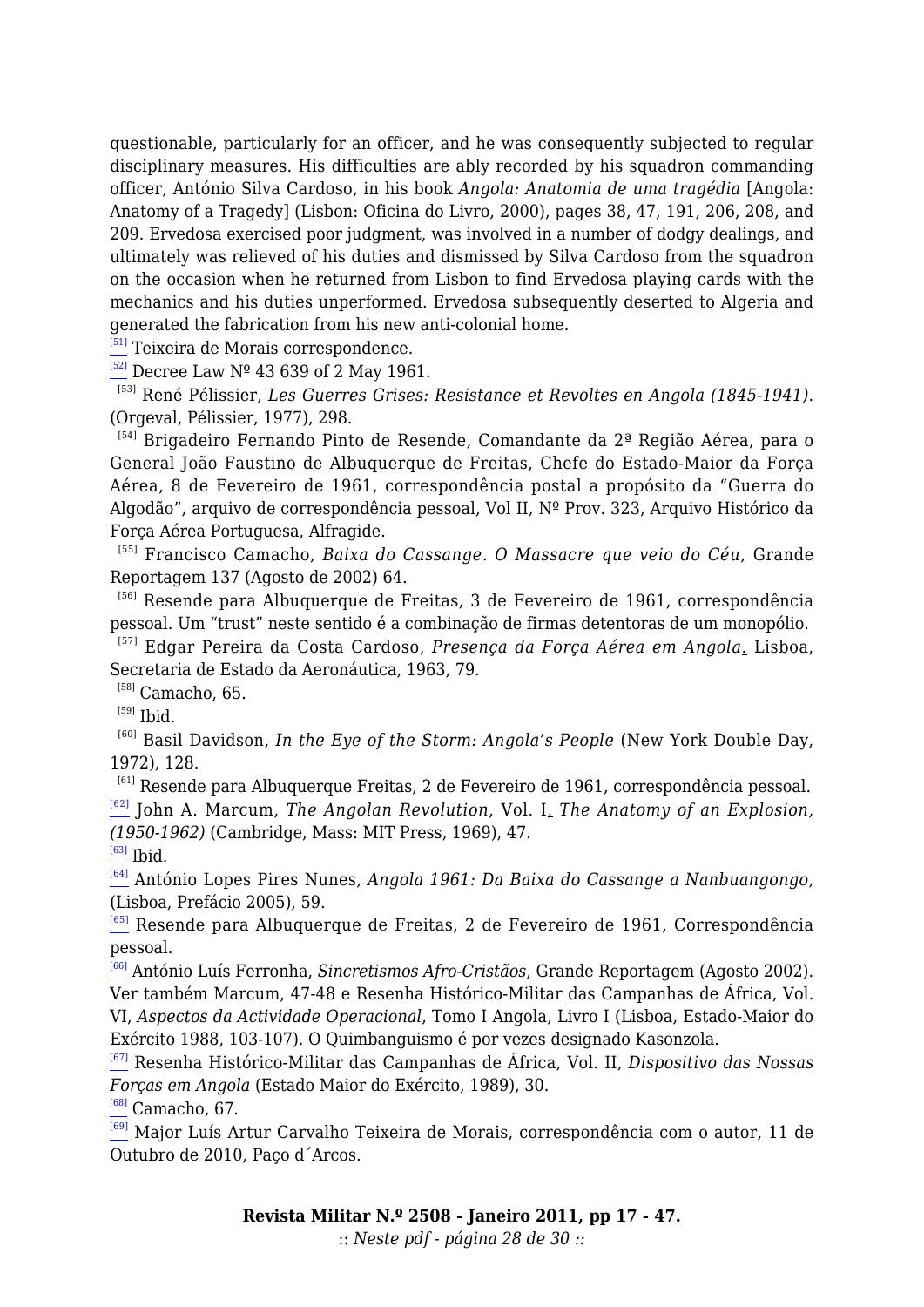<span id="page-28-0"></span> $\frac{[70]}{[70]}$  $\frac{[70]}{[70]}$  $\frac{[70]}{[70]}$  Pires Nunes, 63-64.

<span id="page-28-1"></span><sup>[\[71\]](#page-14-3)</sup> Teixeira de Morais, correspondência.

<span id="page-28-2"></span> $\overline{[72]}$  $\overline{[72]}$  $\overline{[72]}$  Ibid.

<span id="page-28-3"></span> $^{[73]}$  $^{[73]}$  $^{[73]}$  Ibid.

<span id="page-28-4"></span> $\overline{[74]}$  $\overline{[74]}$  $\overline{[74]}$  Marcum, 125.

<span id="page-28-5"></span>[\[75\]](#page-15-3) José Manuel Correia, *A Guerra do Algodão*, Mais Alto, Janeiro-Fevereiro de 2006, 43. Ver também Fernando Pinto de Resende, correspondência pessoal para João Faustino de Albuquerque de Freitas, 17 de Fevereiro de 1961, Arquivo Histórico da FAP, Alfragide, Vol II, Nº Prov 323.

<span id="page-28-6"></span>[\[76\]](#page-15-4) As catanas são facas compridas utilizadas para cortar a vegetação e os canhangulos armas de fogo, de carregar pela boca, por vezes feitas com canos de água.

<span id="page-28-7"></span><sup>[\[77\]](#page-16-0)</sup> Pires Nunes, 68.

<span id="page-28-8"></span> $^{[78]}$  $^{[78]}$  $^{[78]}$  Ibid, 69.

<span id="page-28-9"></span> $\frac{7791}{2}$  Os Auster D.5/160 eram construídos pela firma britânica Auster Aircraft Co, depois Beagle Co. Onze foram enviados para Portugal em Julho de 1960 e reenviados para Angola. Quatro deles participaram nas operações da Baixa do Cassange. Com início em 1962 a Beagle enviou para Portugal 147 Austers em kit, sendo montados nas oficinas Gerais de Material Aeronáutico (OGMA) em Alverca até 1966. Ver Mário Canongia Lopes, *Os Aviões da Cruz de Cristo*, Lisboa, Dinalivo, 2001, 333-337.

<span id="page-28-10"></span>[\[80\]](#page-17-0) Teixeira de Morais, correspondência.

<span id="page-28-11"></span> $\frac{[81]}{2}$  $\frac{[81]}{2}$  $\frac{[81]}{2}$  Pires Nunes, 70-74.

<span id="page-28-12"></span> $\frac{1}{821}$  Teixeira de Morais, correspondência.

<span id="page-28-13"></span> $^{[83]}$  $^{[83]}$  $^{[83]}$  Pires Nunes, 70-74.

<span id="page-28-14"></span> $^{[84]}$  $^{[84]}$  $^{[84]}$  Edgar Cardoso, 80-81

<span id="page-28-15"></span>[\[85\]](#page-19-1) Resende para Albuquerque de Freitas, 17 de Fevereiro de 1961, correspondência pessoal.

[\[86\]](#page-19-2) Teixeira de Morais, correspondência.

<span id="page-28-17"></span><span id="page-28-16"></span> $\overline{\begin{smallmatrix} [87] \ \cdot \end{smallmatrix}}$  $\overline{\begin{smallmatrix} [87] \ \cdot \end{smallmatrix}}$  $\overline{\begin{smallmatrix} [87] \ \cdot \end{smallmatrix}}$  Ibid.

<span id="page-28-18"></span> $^{[88]}$  $^{[88]}$  $^{[88]}$  Ibid.

<span id="page-28-19"></span> $[89]$  Ibid.

<span id="page-28-20"></span>[\[90\]](#page-20-1) José Correia, historiador da aviação militar portuguesa, correspondência com o autor, 23 de Fevereiro de 2010. Muitos chefes de posto eram cabo-verdianos mulatos. Sendo quase brancos eram cruéis com os trabalhadores negros, que os odiavam.

<span id="page-28-21"></span> $^{[91]}$  $^{[91]}$  $^{[91]}$  Pélissier, 417.

<span id="page-28-22"></span> $\overline{\frac{[92]}{2}}$  $\overline{\frac{[92]}{2}}$  $\overline{\frac{[92]}{2}}$  Ibid.

<span id="page-28-23"></span> $\frac{1}{2}$  Ibid, 43.

<span id="page-28-24"></span> $\frac{[94]}{[94]}$  $\frac{[94]}{[94]}$  $\frac{[94]}{[94]}$  José Correia, correspondência com o autor, 22 de Fevereiro de 2010.

<span id="page-28-25"></span><sup>[\[95\]](#page-21-2)</sup> Teixeira de Morais, correspondência.

<span id="page-28-26"></span><sup>[\[96\]](#page-21-3)</sup> José Correia 44.

<span id="page-28-27"></span> $\frac{1}{(97)}$  Ibid: José Correia, correspondência com o autor, 23 de Fevereiro de 2010. "Aeródromo-Base 3 - Negage. Súmula Histórica".

<span id="page-28-28"></span> $^{[98]}$  $^{[98]}$  $^{[98]}$  Edgar Cardoso, 85-86.

<span id="page-28-29"></span> $[99]$  Correia, 44.

<span id="page-28-30"></span>[\[100\]](#page-23-2) Camacho, 73 e EME, Resenha Histórico-Militar das Campanhas de África, Vol VI,

**Revista Militar N.º 2508 - Janeiro 2011, pp 17 - 47.**

:: *Neste pdf - página 29 de 30 ::*